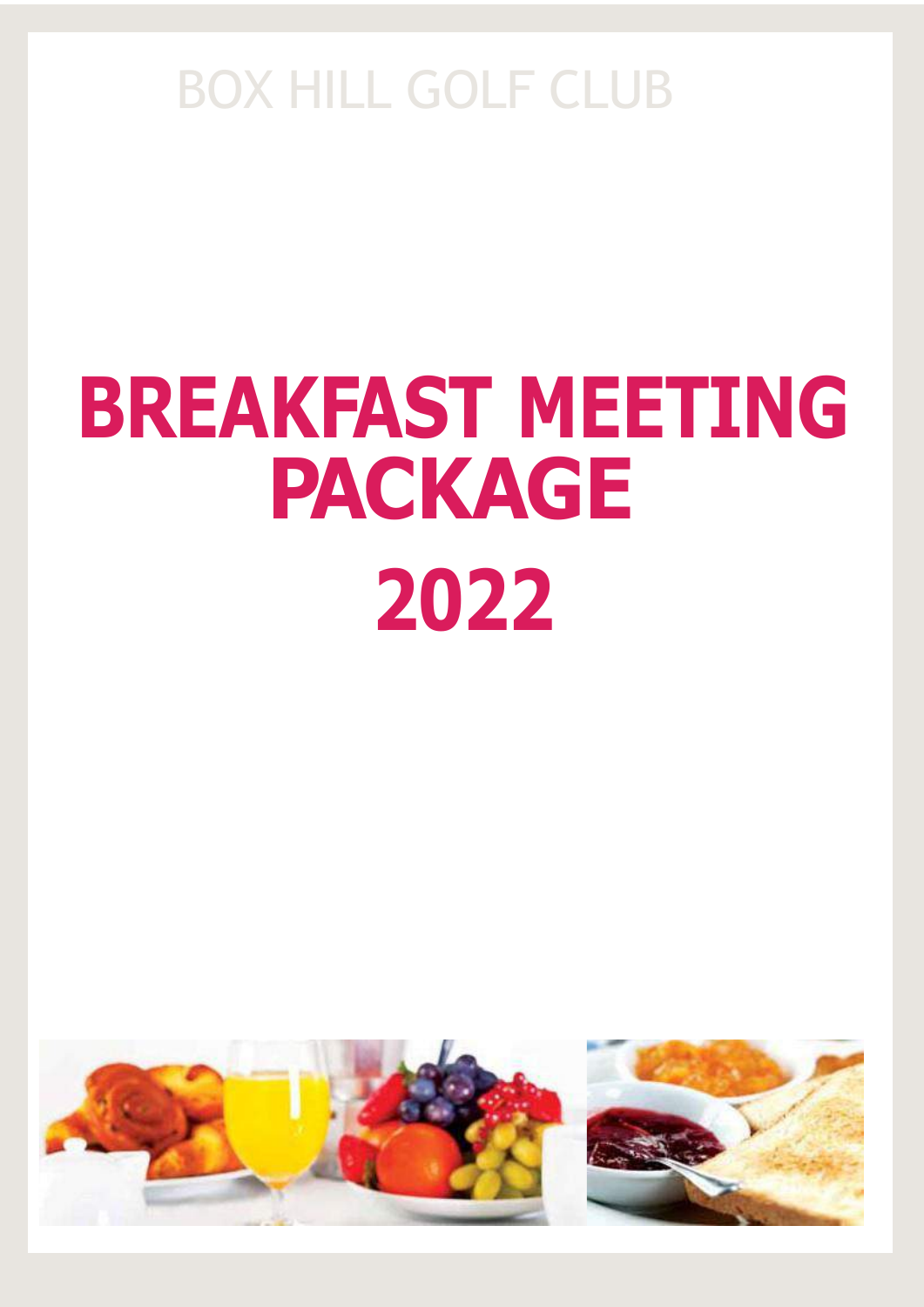# **BREAKFAST MEETING PACKAGE**

(Minimum Number for catering 40)

#### **Continental Breakfast Buffet - \$24.00pp**

Fruit Toast, Fresh Toast with an Assortment of Spreads, Assorted Breakfast Cereals with Fresh Milk, Fresh Fruit Salad Natural Yoghurt and a Tea, Coffee and Juice Station.

### **Scrambled Eggs - \$25.00pp**

Served on English Muffin, Rasher of Bacon, Tomato, Hash Brown

#### **Poached Egg - \$25.00pp**

Served on English Muffin, Rasher of Bacon, Tomato, Hash Brown

#### **Baked Eggs - \$26.00pp**

Served with English Muffin, Rasher of Bacon, Tomato, Hash Brown,

#### **Breakfast with the Lot - \$ 32.00pp**

Choice of Scrambled or Poached Egg for all guests, served on English Muffin with Rasher of Bacon, Tomato,

Sausage and Hash Brown. Fresh Fruit Salad, Natural Yoghurt and Assorted Cereal to share on each table and a

Tea, Coffee and Juice Station.

#### **Optional Sides**

**Hollandaise Sauce - \$1.00pp** 

**Sautéed Mushrooms - \$2.00pp**

**Baked Beans - \$2.00pp**

**Avocado - \$3.00pp**

**Selection of Chilled Juices** - **\$4.50pp**

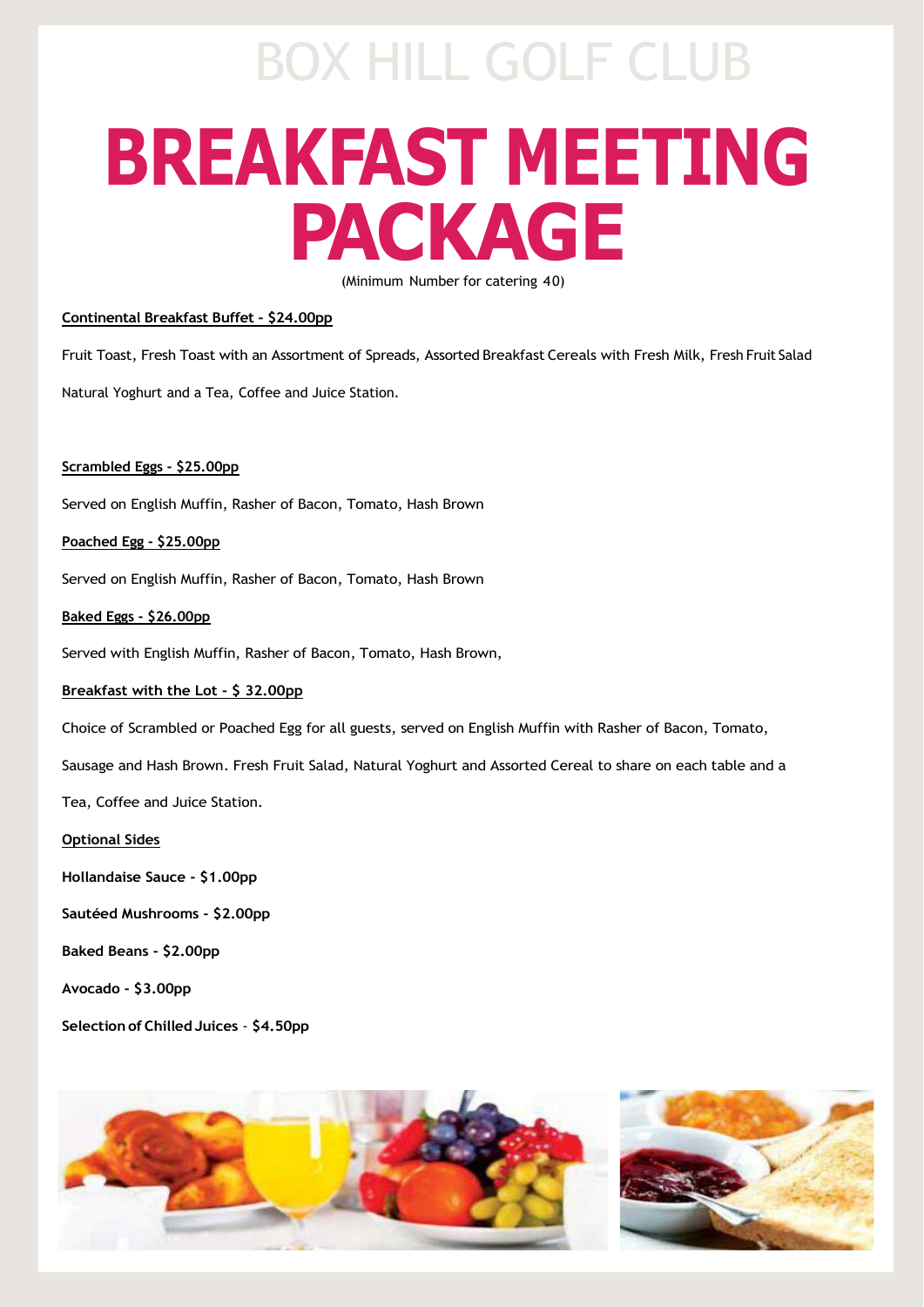# **LIGHT OPTION PACKAGES** 2022

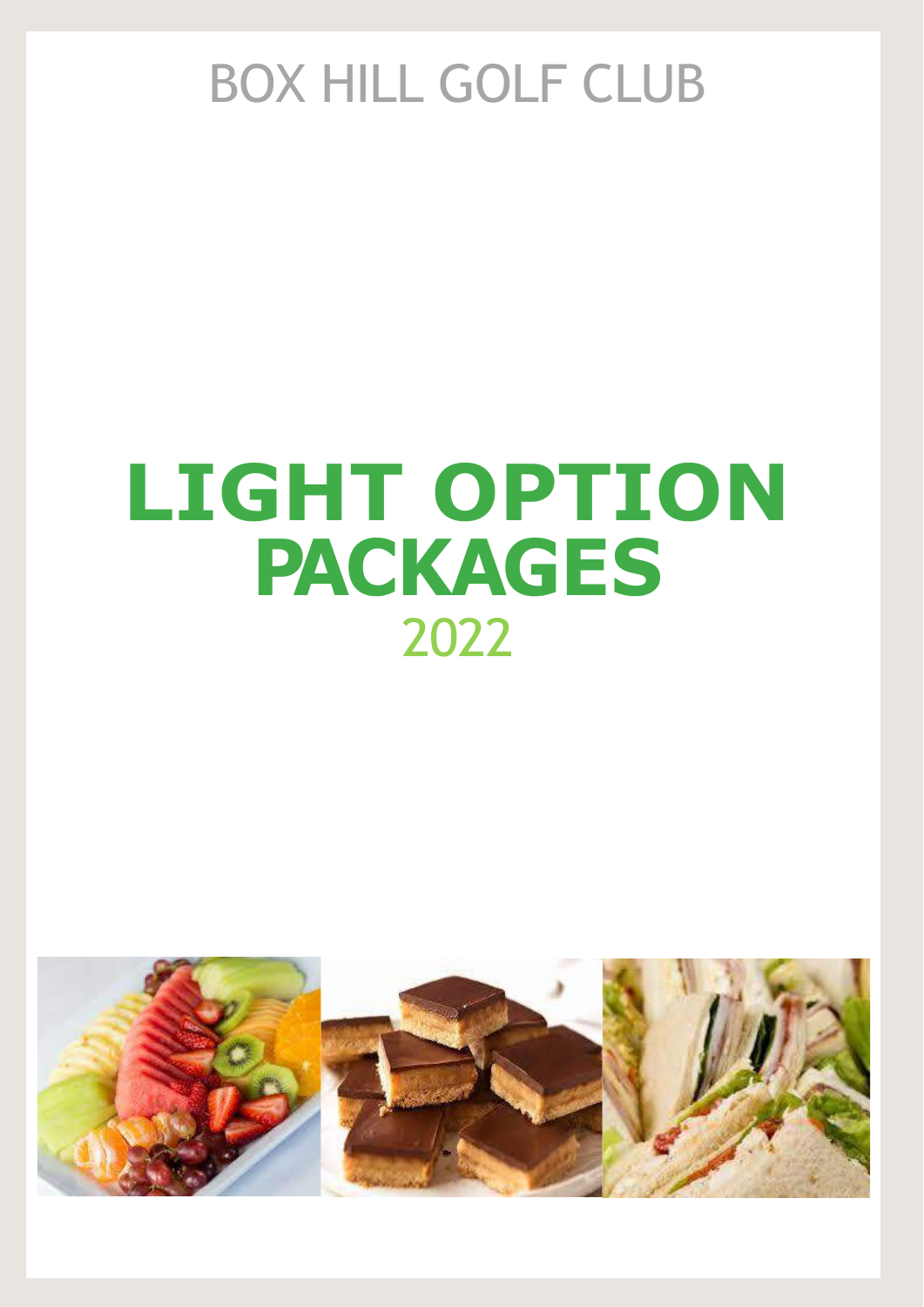# BOX HILL GOLF CLUB **LIGHT OPTION PACKAGES**

# Minimum 30 people for catering

# **PACKAGES**

| Option 1.<br>Scones with Cream and Jam<br><b>Assorted Slices</b><br>Fresh sandwiches<br><b>Party Pies</b><br>Sausage Rolls<br>Continuous Tea and Coffee (Full Duration of Event)                                                                      | \$27.00pp |
|-------------------------------------------------------------------------------------------------------------------------------------------------------------------------------------------------------------------------------------------------------|-----------|
| Option 2.<br><b>Sweet Muffins</b><br><b>Assorted Slices</b><br>Fresh sandwiches<br><b>Party Pies</b><br>Sausage Rolls<br><b>Fresh Fruit Platters</b><br>Continuous Tea and Coffee (Full Duration of Event)                                            | \$29.00pp |
| Option 3.<br>Scones with Cream and Jam<br><b>Assorted Slices</b><br><b>Fresh Sandwiches</b><br>Vegetable Frittata<br><b>Party Pies</b><br><b>Chicken Skewers</b><br><b>Fresh Fruit Platters</b><br>Continuous Tea and Coffee (Full Duration of Event) | \$32.00pp |
| Option 4.<br><b>Sweet Muffins</b><br><b>Assorted Slices</b><br><b>Fresh Baguettes</b><br><b>Party Pies</b><br>Sausage Rolls<br><b>Chicken Skewers</b><br><b>Fresh Fruit Platters</b><br>Continuous Tea and Coffee (Full Duration of Event)            | \$35.00pp |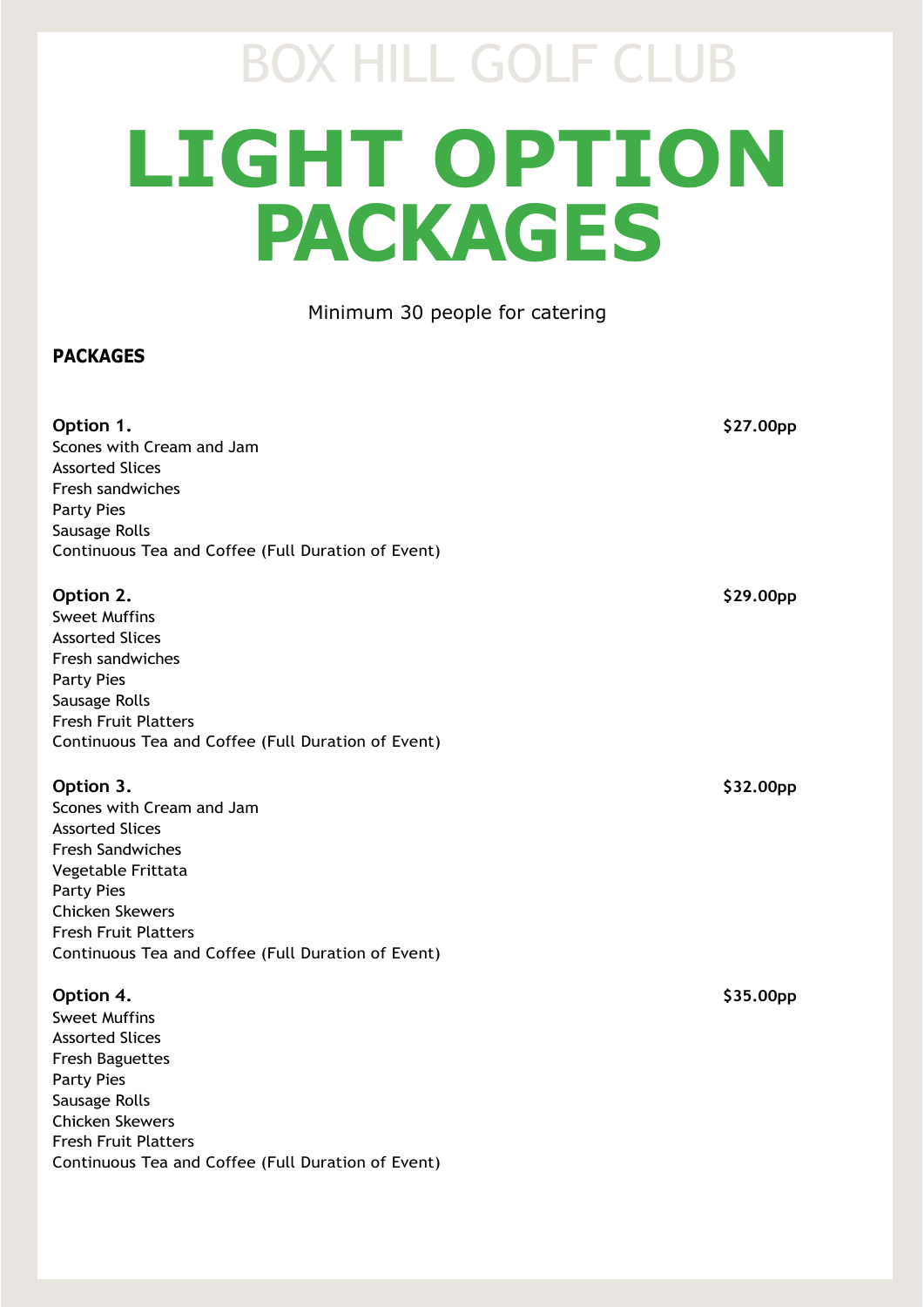# **CORPORATE SEMINAR PACKAGES** 2022

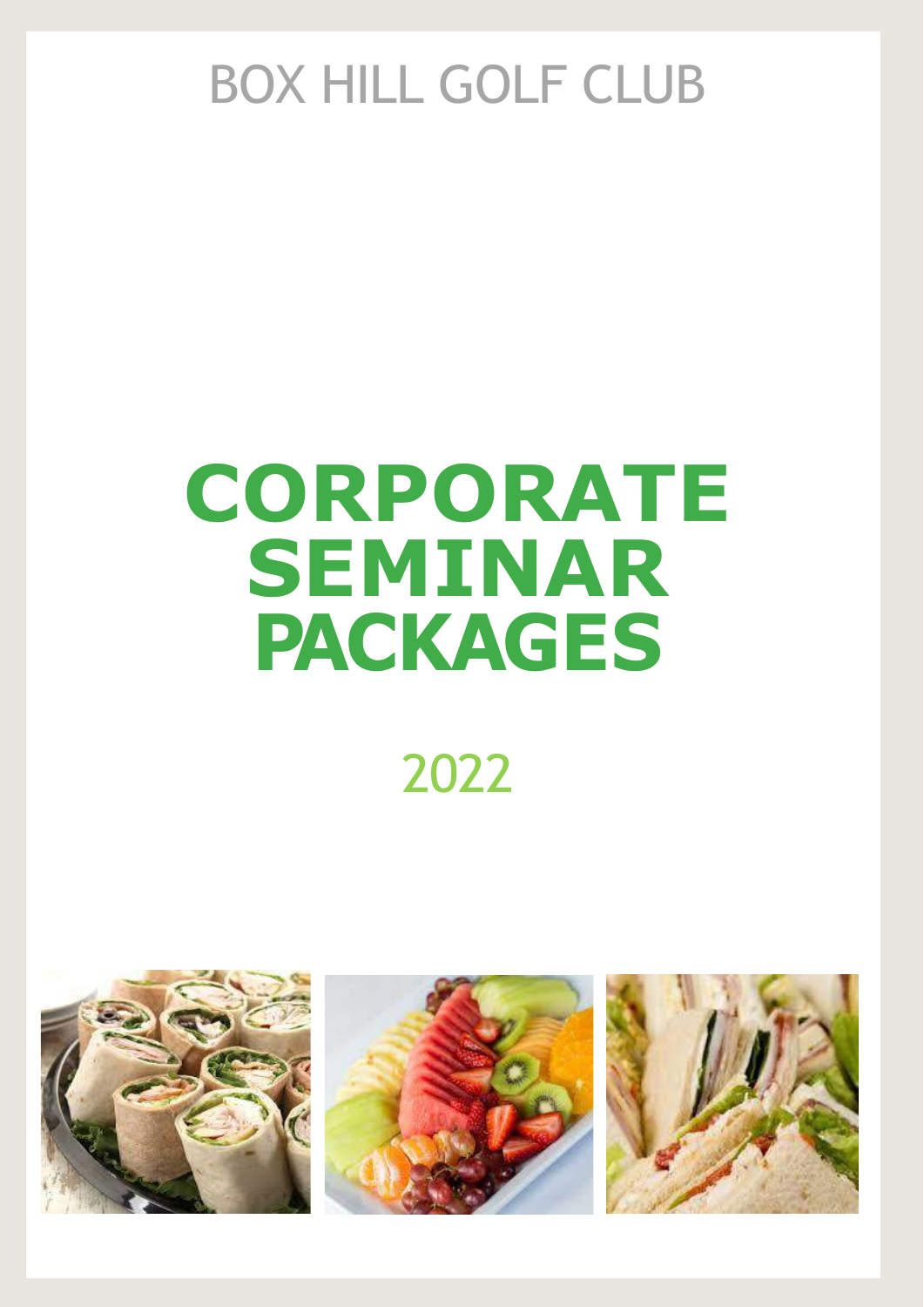# **CORPORATE SEMINAR PACKAGES**

**PACKAGES**

# **Lunch Options**

**Lunch Only Option 1. \$27.00pp** Gourmet Party Pies Sausage Rolls Fresh Sandwiches Vegetarian Frittata Continuous Tea and Coffee (Full Duration of Event) **Lunch Only Option 2. \$29.00pp** Gourmet Party Pies Marinated Chicken Skewers Vegetarian Frittata Fresh Baguettes Selection of Slices Continuous Tea and Coffee (Full Duration of Event) **Lunch Only Option 3. \$30.00pp** 

Individual Salad per Guest (Select 1 Salad)

- Mediterranean Chicken Cous Cous salad
- Pesto Chicken Salad
- Greek Lamb Salad
- Pumpkin, Pinenut and Feta Salad

Sandwich Platter Fruit Platter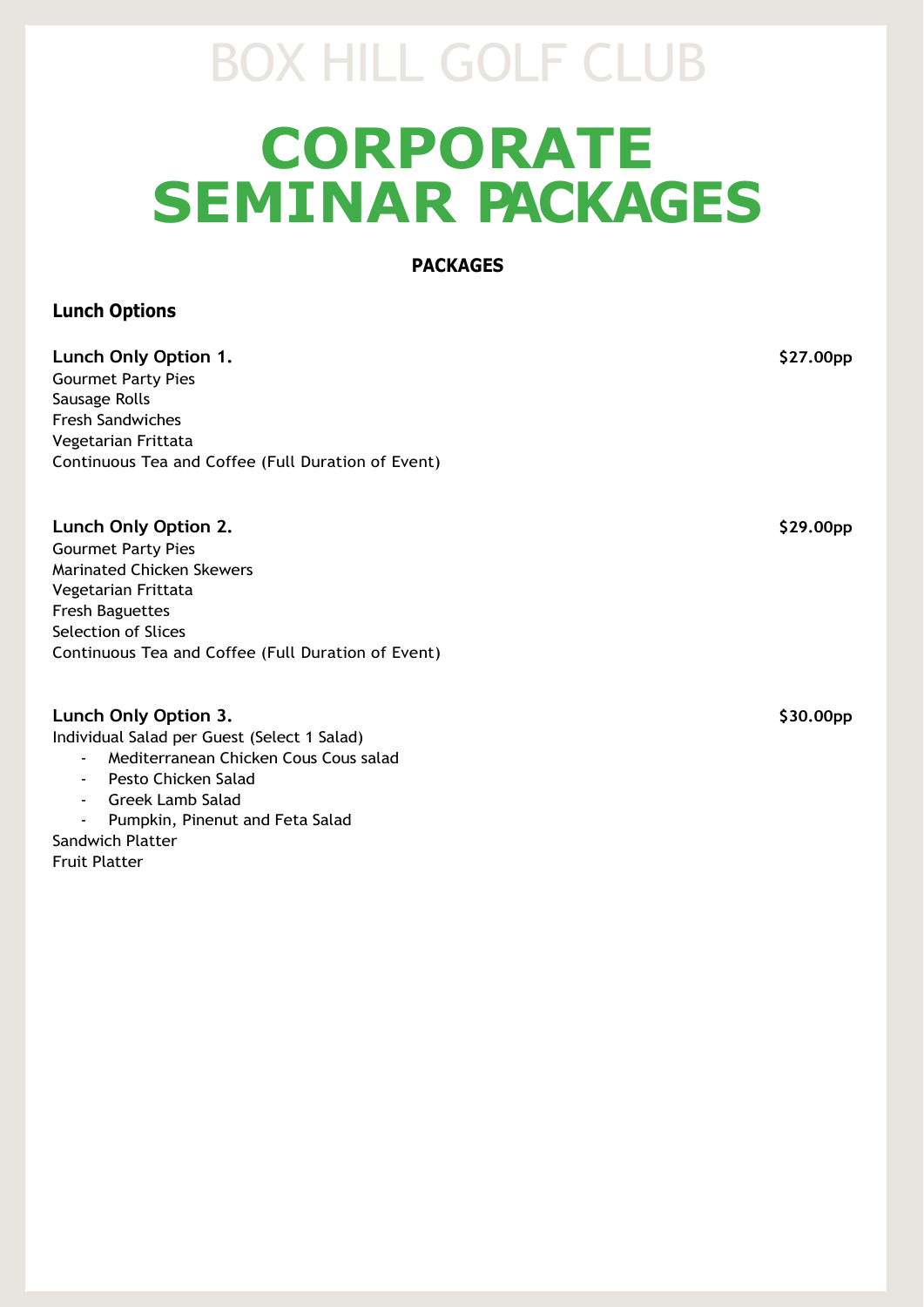# *Morning Tea or Afternoon Tea and Lunch Option 1* **\$35.00pp**

Continuous Tea and Coffee (Full Duration of Event) Selection of Soft Drink included with Lunch Menu

# **Morning Tea or Afternoon Tea Option 1 (select 2 items)**

Scones with Cream and Jam Assorted Slices Sweet Muffins Shared Fruit Platter Bowl of Whole Fruits

## **Lunch Option 1 (select 5 items)**

Party Pies Sausage Rolls Marinated Chicken Skewers Vegetarian Frittata Fresh Sandwiches Fresh Baguettes Shared Fruit Platter

# *Morning Tea or Afternoon Tea and Lunch Option 2* **\$35.00pp**

Continuous Tea and Coffee (Full Duration of Event) Selection of Soft Drink included with Lunch Menu

# **Morning Tea or Afternoon Tea Option 2 (select 1 item)**

Chia Pod with Mixed Berries Yoghurt and Muesli Mix Individual serve Hummus Dip with Fresh Vegetables Toasted Ham and Cheese Croissant

# **Lunch Option 2 (Based on numbers attending) Individual Salad per Guest (Select 1 Salad)**

- Chicken Caesar
- Pesto Chicken Salad
- Greek Lamb
- Pumpkin, Pinenut and Feta Salad

Sandwich Platter Fruit Platter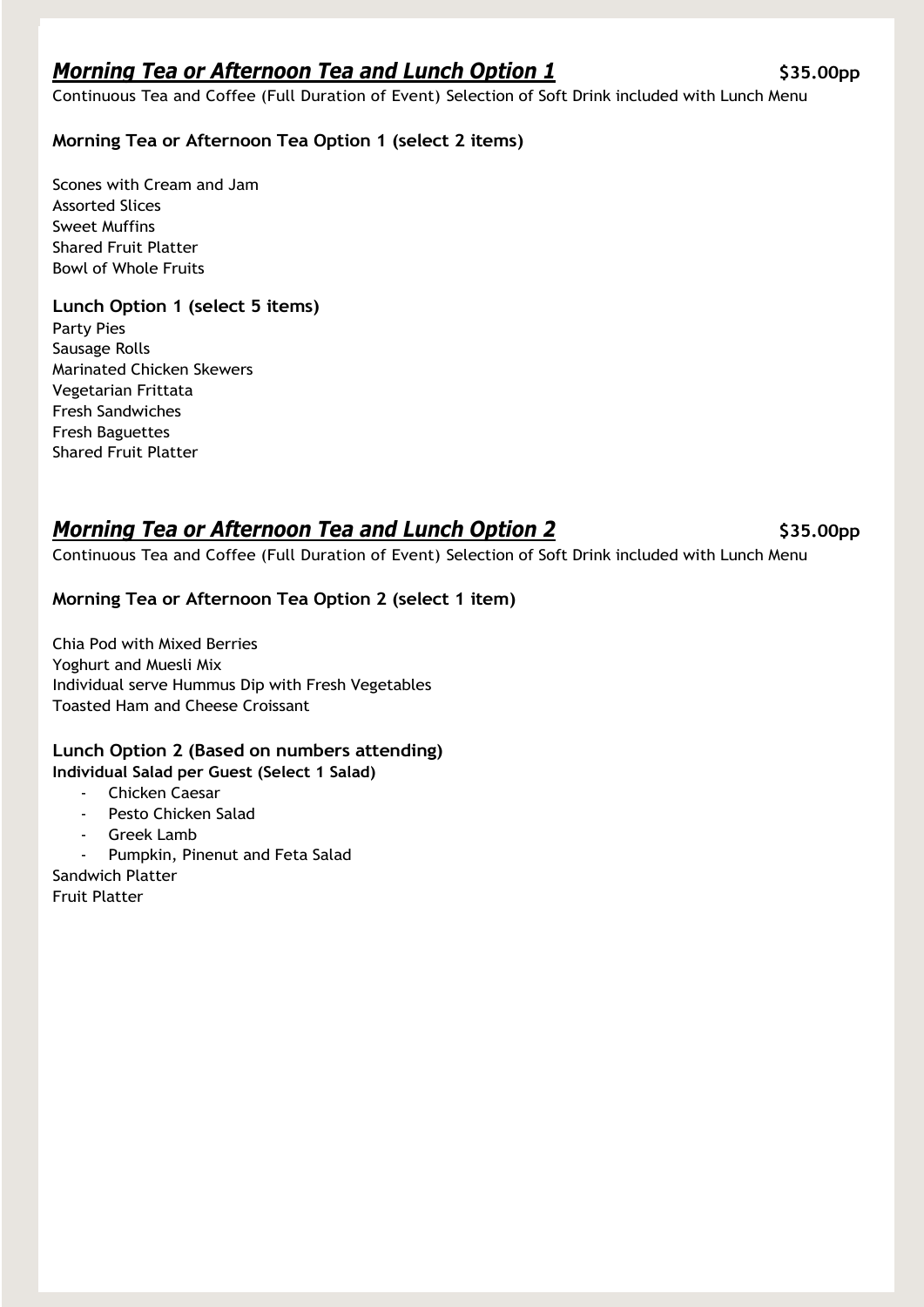# *Morning Tea, Lunch and Afternoon Tea Option 1* **<b>1998** \$39.00pp

Continuous Tea and Coffee (Full Duration of Event) Selection of Soft Drink included with Lunch Menu

# **Morning Tea Option 1 (select 2 items)**

Scones with Cream and Jam Assorted Slices Sweet Muffins Shared Fruit Platter Bowl of Whole Fruits

# **Lunch Option 1 (select 5 items)**

Party Pies Sausage Rolls Marinated Chicken Skewers Vegetarian Frittata Fresh Sandwiches Fresh Baguettes Shared Fruit Platter

# **Afternoon Tea Option 1 (select 2 items)**

Scones with Cream and Jam Assorted Slices Sweet Muffins Shared Fruit Platter Bowl of Whole Fruits

# *Morning Tea, Lunch and Afternoon Tea Option 2* **<b>\$39.00pp**

# Continuous Tea and Coffee (Full Duration of Event) Selection of Soft Drink included with Lunch Menu

# **Morning Tea Option 2 (select 1 item)**

Chia Pod with Mixed Berries Muesli Slice Yoghurt and Muesli Mix Individual serve Hummus Dip with Fresh Vegetables Toasted Ham and Cheese Croissant

## **Lunch Option 2 (Based on numbers attending) Individual Salad per Guest (Select 1 Salad)**

- Chicken Caesar
- Pesto Chicken Salad
- Greek Lamb
- Pumpkin, Pinenut and Feta Salad Sandwich Platter
- Fruit Platter

# **Afternoon Tea Option 2 (select 1 item)**

Chia Pod with Mixed Berries Muesli Slice Yoghurt and Muesli Mix Individual serve Hummus Dip with Fresh Vegetables Toasted Ham and Cheese Croissant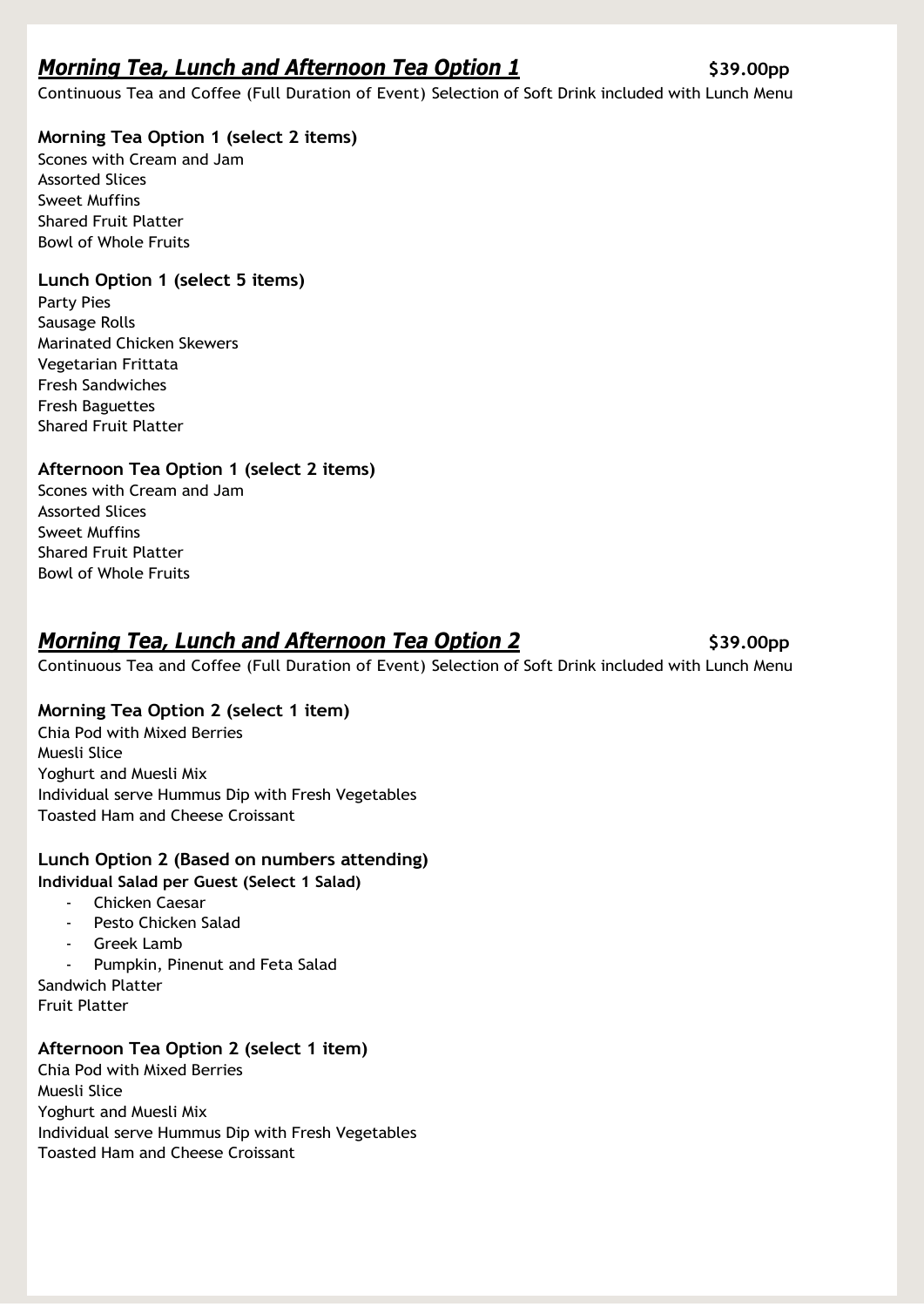# **CANAPE MENU 2022**

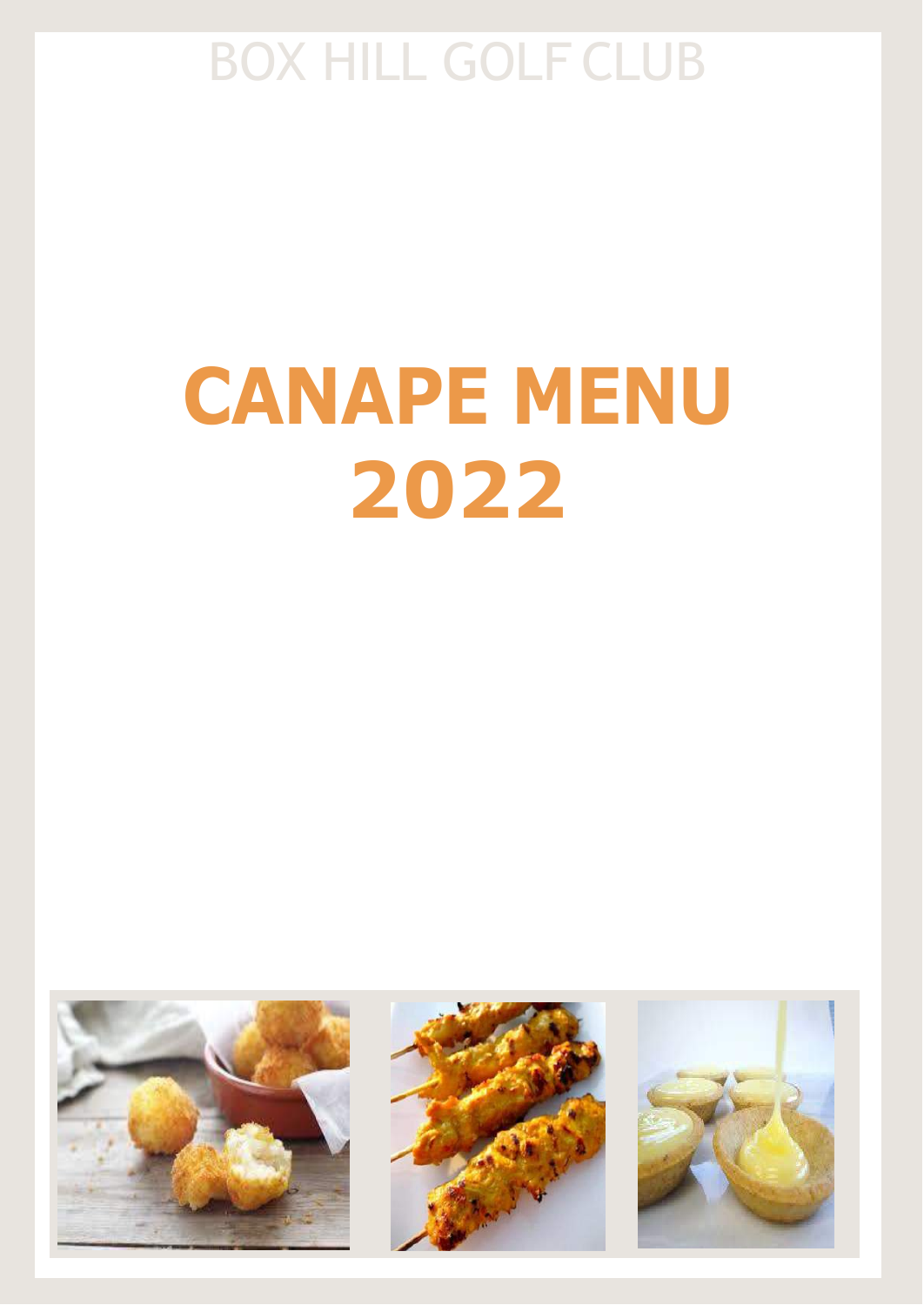# BOX HILL GOLF CLUB **CANAPEMENU PARTYSELECTIONS**

*Caramelized Onion Tarts with Feta (V) Crumbed Eggplant served with Aioli (V, GF) Assorted Sandwich Platters Mini Sausage Rolls with Tomato Sauce Party Pies with Tomato Sauce Meatballs served with Tomato Relish (GF) Steamed Chicken Mini Dim Sim with Soy Sauce Vegetarian Spring Roll with Sweet Chili Sauce (V) Salt and Pepper Squid with Tartare Sauce Arancini Balls with Aioli (V, GF) Crunchy Crumbed Chicken Tenderloin Skewers (GF) Hawaiian Pizza (GF upon request) Margherita Pizza (GF upon request, V) Cheese & Garlic Pizza (GF upon request, V) Selection of 8 Items - \$30.00pp* 



*Selection of 10 Items - \$34.00pp*



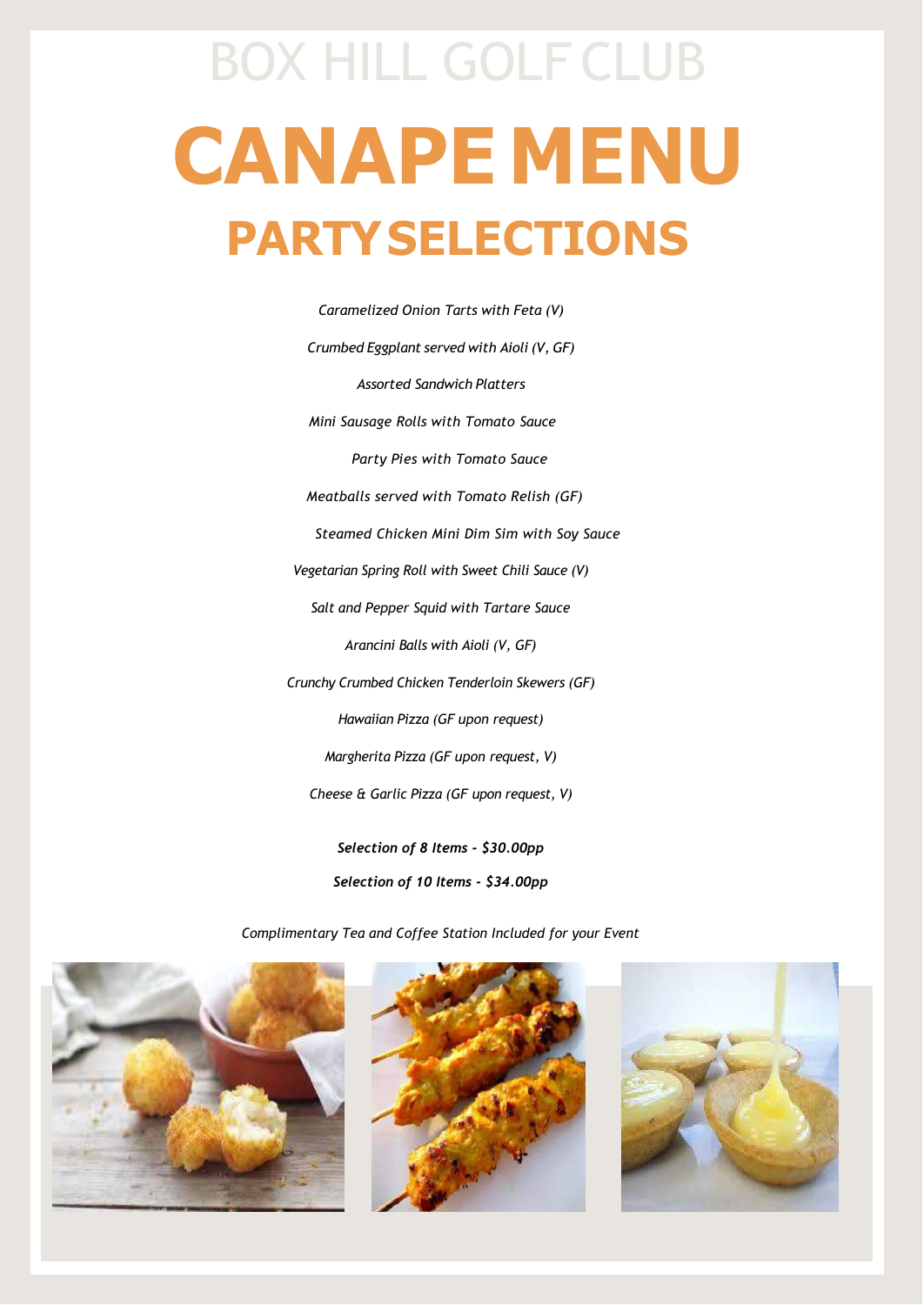# **CANAPE MENU GOURMET SELECTIONS**

# **\$46.00 PP – 4 Cold, 4 Hot, 1 Roving, 2 Sweet**

#### **COLD**

*Smoked Salmon with Dill and Crème Fraiche on Rye Roast Beef en Croute with Horseradish Cream Goats Cheese Tart with Fig and Honey Spanish Salmon and Avocado Ceviche Shooter (GF) Prawn Spoon with Green Asian Slaw (GF) Stuffed Button Mushrooms with feta and Balsamic Glaze (V, GF) Tortilla Chip with Mexican Salsa and Guacamole(V,GF)*

#### **HOT**

*Salt and Pepper Chicken Ribs with Nahm Jim Dipping Sauce (GF) Crunchy Corn Chip Crumbed Chicken Tenderloins with Chipotle Dipping Sauce (GF) Mini Chicken Mignon (GF) Peking Roasted Duck Spoon served with Plum Sauce (GF) Coconut and Chili Prawn with Lime and Chili Sauce (GF) Wonton Wrapped Firecracker Prawn with Spicy Thai Sauce Beer Battered Barramundi Goujon with Lemon Mayo (GF) Pork and Chive Dumplings with Asian Dipping Sauce Pulled Pork Spoon with Ginger and Hoisin Dressing (GF) Lamb Kofta with Garlic and Mint Yoghurt (GF) Greek Meatballs with Tzatziki Pea, Parmesan and Mozzarella Arancini Balls with Aioli (V,GF) Crumbed Eggplant served with Sweet Chili Mayonnaise (V, GF) Vegetable Gyoza with Black Vinegar (V) Punjabi Corn Fritter with Tomato and Onion Relish (V)*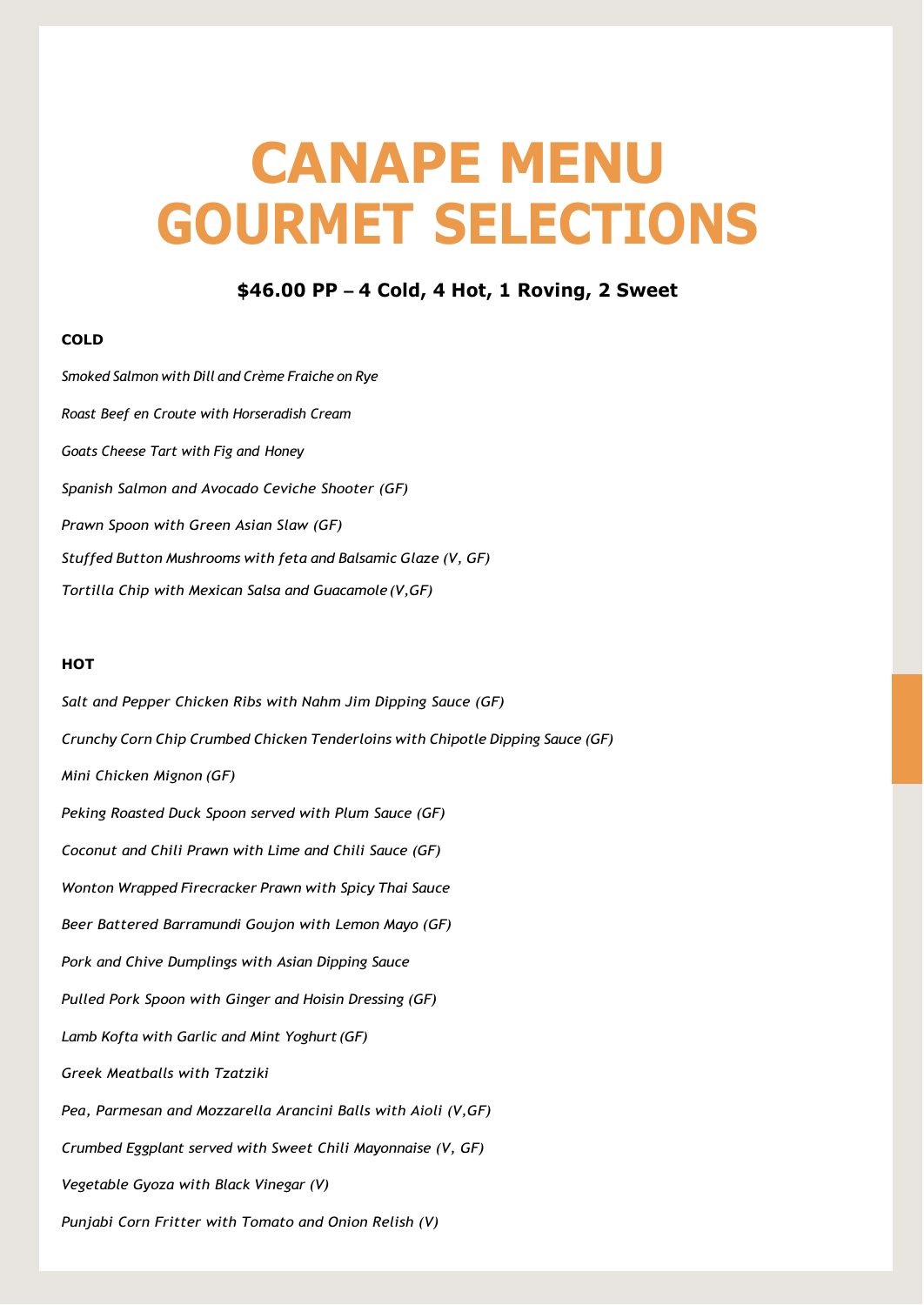## **ROVING**

*Mini Beef Slider Pulled Pork and Coleslaw Slider BBQ Pork BaoBuns Fish and Chips with Tartare Sauce (GF) Fresh Oyster (GF) Mexican Beef Tostada Gnocchi with Italian Sugo Sauce*

#### **SWEET TREATS**

*Lemon and Passionfruit Cheesecake (GF) Assorted Mini Macarons Bite Sized Profiteroles with Custard and Chocolate Topping Chocolate and Strawberry Mousse Chocolate Thimbles (GF) Chocolate Brownie with Fresh Cream (GF) Wedding or Birthday Cake (cake supplied by client)*

# *Feel like Something Extra………….Add a Platter to your Menu!*

*Cheese Platter \$60.00 Selection of Cheeses, Dried Fruit and Water Crackers Antipasto Platter \$60.00 Selection of Cured Meat and Marinated Vegetables Fruit Platter \$50.00 Selection of Seasonal Fruit Sandwich Platter \$50.00 Selection of Gourmet Sandwiches Dessert Platter \$70.00 Selection of Mini Cakes, Slices and Sweet Treats*

*Prices Valid from 1st October 2021 - Prices and Menu subject to change*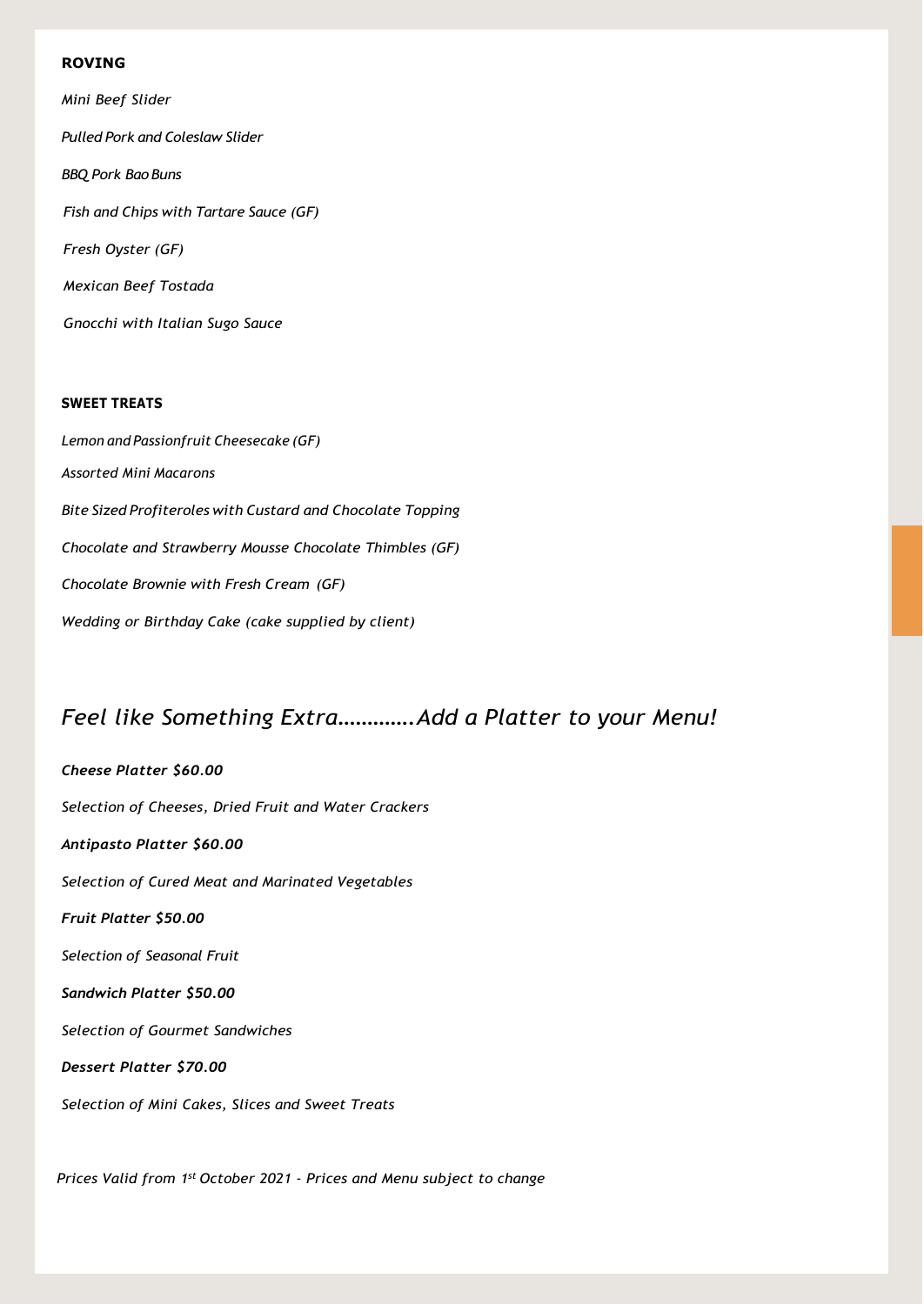# **DINING MENU 2022**





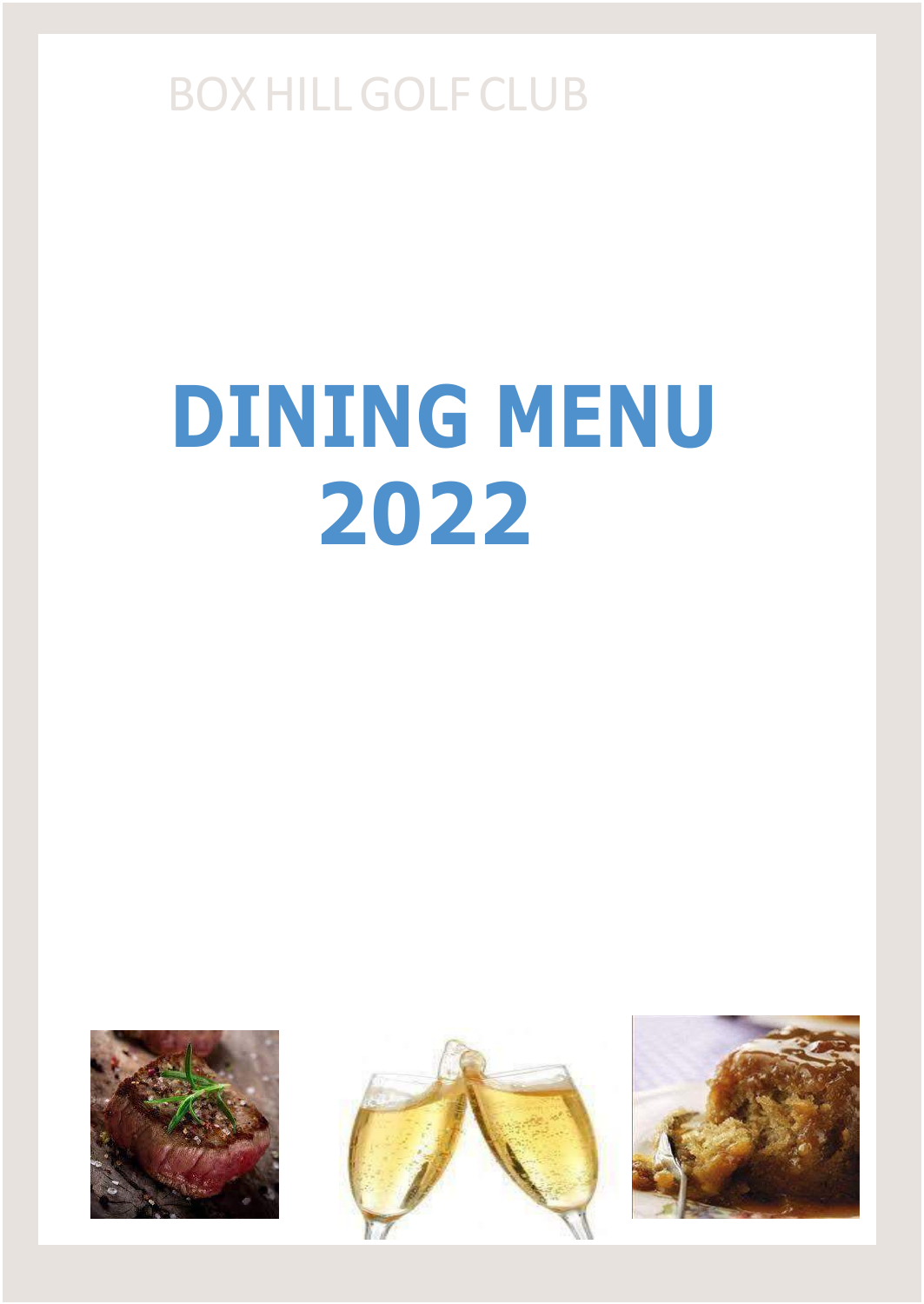# BOX HILL GOLFCLUB **DININGMENU**

# **PRE DININGCANAPÉS**

# **\$14.00 PP**

*Includes Steamed Mini Dim Sims, Chicken Skewers, Italian Meatballs, Vegetarian* 

*Arancini and Salt and Pepper Squid*

# **ENTRÉE SELECTION Alternate Service**

*Pea, Parmesan and Mozzarella Arancini (GF, V) Served on Rocket Salad with Balsamic Glaze Spinach, Goat's Cheese and Pinenut Ravioli (V) Served with Sugo and Basil Sauce Smoked Chicken Tart Served with Asparagus in Cream Sauce served with Rocket and Parmesan Salad Coconut Prawns (GF) Served with Watercress Salad and Nahm Jim Sauce Traditional Beef Carpaccio (GF)*

*Seared Pepper Eye Fillet, Anchovy Oil, Crispy Caper Berries, Flax Seeds, Parmesan and Dill Aioli*

*Lamb Kofta (GF)*

*Spicy Lamb Kofta Skewers served with Mint Yoghurt and Paprika*

*Gravlax and Fennell Salad (GF)*

*Fennel and Rocket Salad with Goats Cheese and Citrus Dressing*

*Rare Duck Breast Salad (GF)*

*Served with Asian Rice Noodle Salad*

### **Main/Dessert-\$53– Entrée/Main-\$55– Entrée/Main/ Dessert-\$65** *Prices Valid from 1st February 2022 – Prices and Menu Items' subject to change.*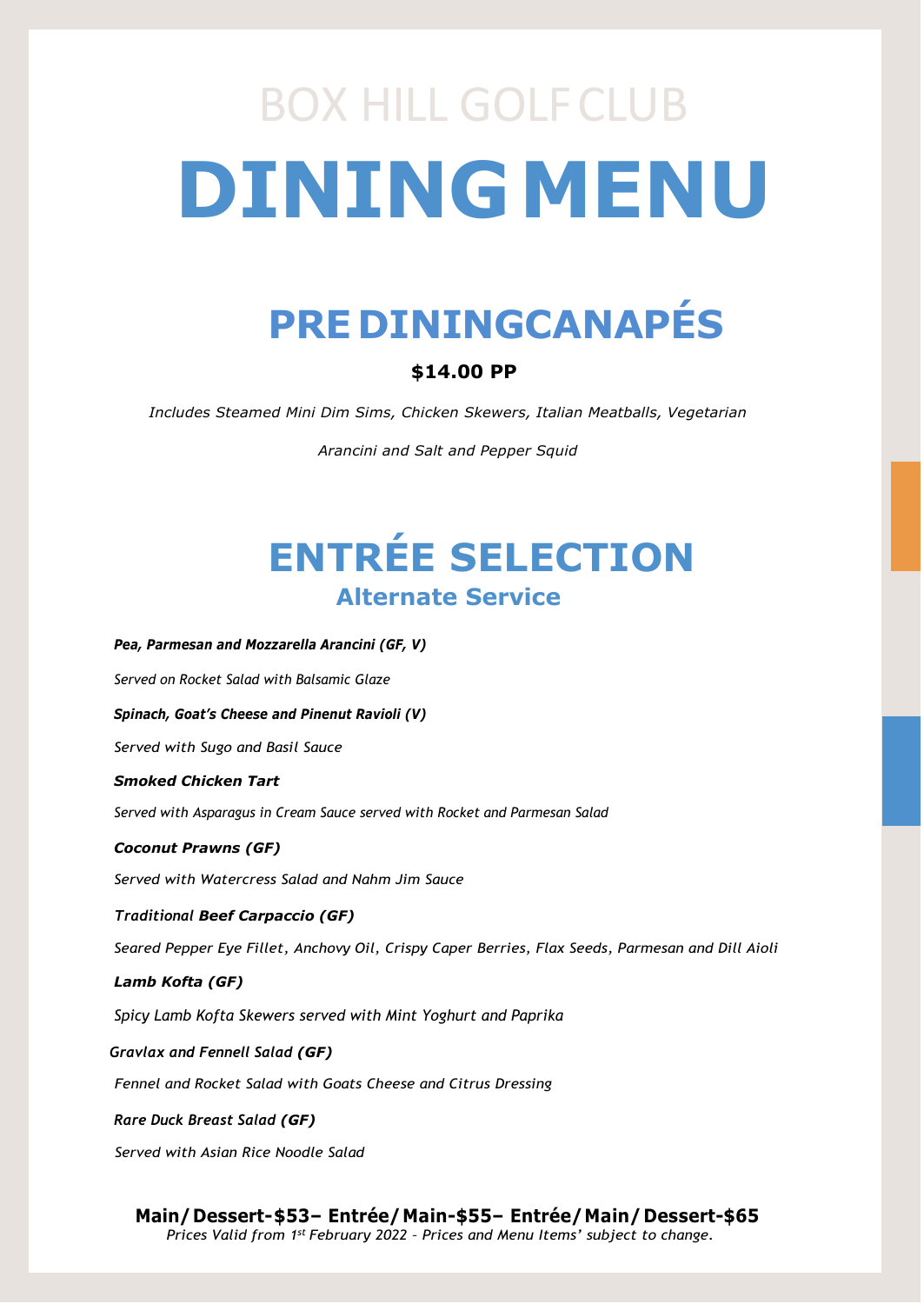# **MAINSELECTIONS**

# *FiletMignon(GF) +\$8.00pp*

*Grass Fed Hinterland Eye Fillet, Wrapped in Bacon with Confit Garlic, Potato Gratin, Sauteed Spinach and Red Wine Demi Glaze*

### *Trio Pepper Sirloin (GF)*

*Grass Fed Gippsland Sirloin Marinated in White, Black and Lemon Pepper served with Broccolini and Rosemary Infused Maldon Sea Salt Kipfler and Chat Potatoes*

## *Roast Pork Cutlet (GF)*

*Murray Valley Free Range Pork Cutlets Served with Braised Red Cabbage, Leek and Fennel, Creamy Mashed Potato and Beetroot Chutney*

## *Twice Cooked Apple Cider Pressed Pork Belly (GF)*

*Murray Valley Free Range Pork, Braised in Apple Cider and White Wine served with Apple Mash, Fennel Salad and Star Annise Orange Syrup*

## *Chicken Involtini (GF)*

*Pancetta Wrapped Lilydale Chicken Breast, Parmesan, Ricotta and Spinach served with Rich Almond Romesco Sauce and Sage Roasted Sweet Potato and Green Beans*

#### *Rosemary and Garlic Chicken Mignon (GF)*

*Tender Lilydale Chicken Breast Infused with Rosemary and Garlic Butter Wrapped in Streaky Bacon, Served with Potato Gratin, Sauteed Spinach and Silverbeet*

# **DESSERTSELECTIONS**

#### *Chocolate Indulgence (GF)*

*Rich Chocolate Cake with Chocolate Fudge, Chocolate Gravel and Forest Fruits Sorbet*

#### *Baked Lemon Lime Cheesecake (GF)*

*Zesty Lemon Cheesecake with Bursts of Fresh Lime and Coconut, served with Vanilla Ice Cream and Cinnamon Crumble*

#### *Raspberry New York Baked Cheesecake*

*Served with Raspberry Swirl Ice Cream, Raspberry Coulis and White Chocolate*

#### *Citrus Tart (GF)*

*Tangy Citrus Tart served with Fresh Cointreau Infused Cream*

#### *Caramel Sin Cake*

*Delicate Chocolate Cake with a Decadent Caramel Filling, Topped with Caramel Ganache and Finished with Mascarpone and Caramel Popcorn*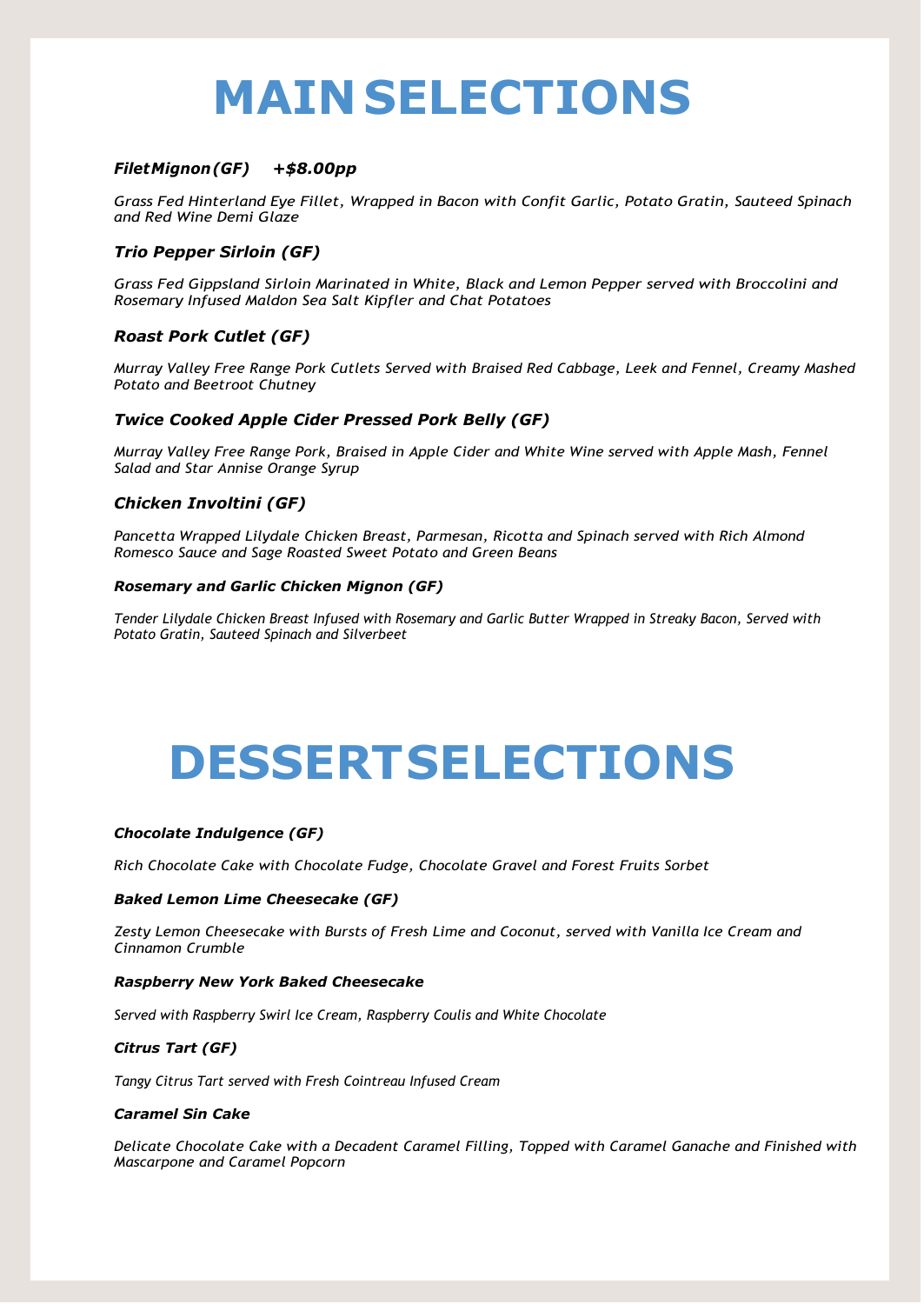# **CHILDREN'S MENU**

**\$15 12 Years and Under (Please Choose 1 Main)**

# *Mains*

Chicken Nuggets and Chips Fish and Chips Beef Sliders and Chips

# *Dessert*

Ice Cream Sundae

# **ADDITIONALEXTRAS**

*Cheese Platter \$60.00 Selection of Cheeses, Dried Fruit and Water Crackers Antipasto Platter \$60.00 Selection of Cured Meat and Marinated Vegetables Fruit Platter \$50.00 Selection of Seasonal Fruit Dessert Platter \$70.00 Selection of Mini Cakes, Slices and Sweet Treats*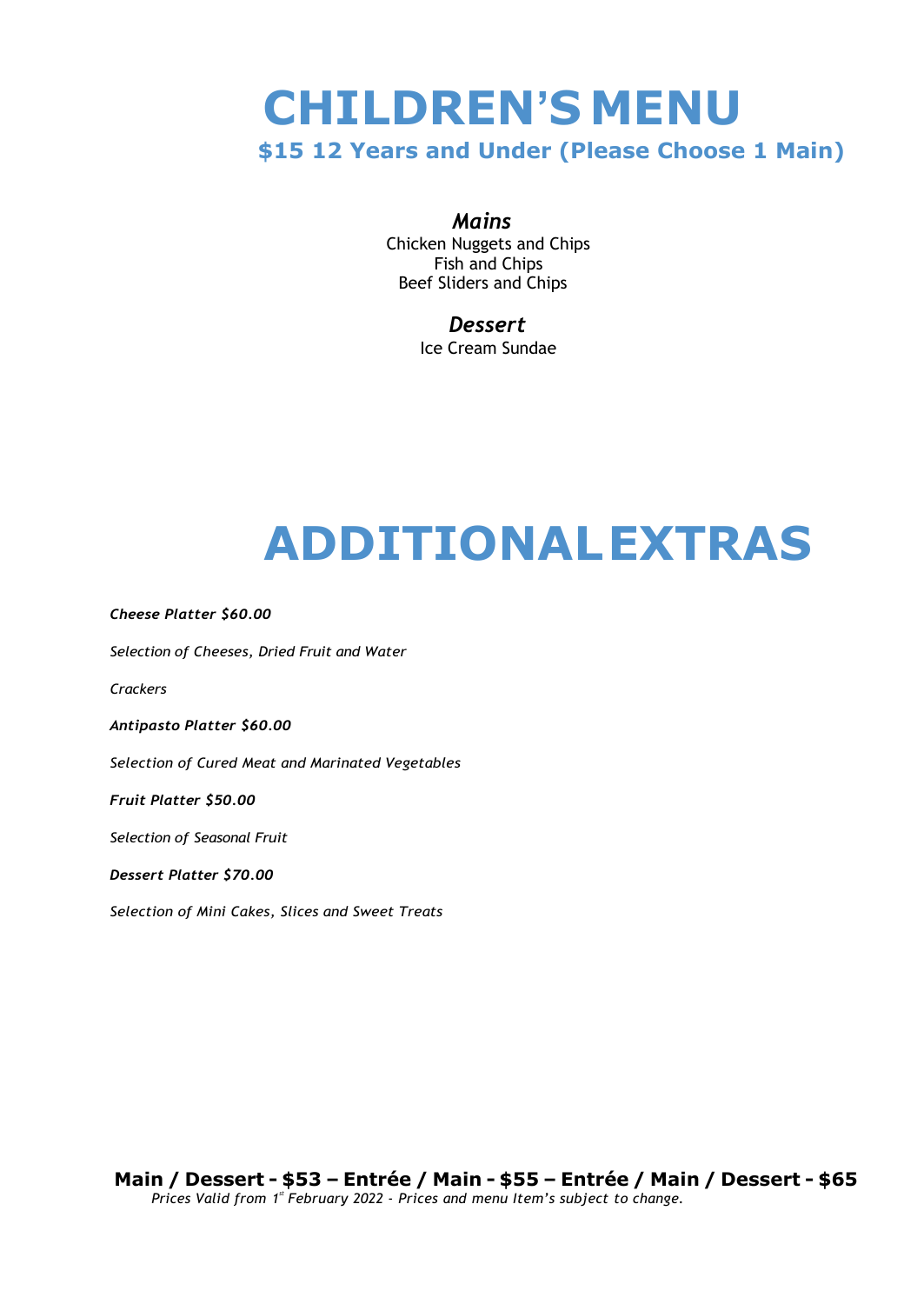# **BUFFET OPTIONS 2022**

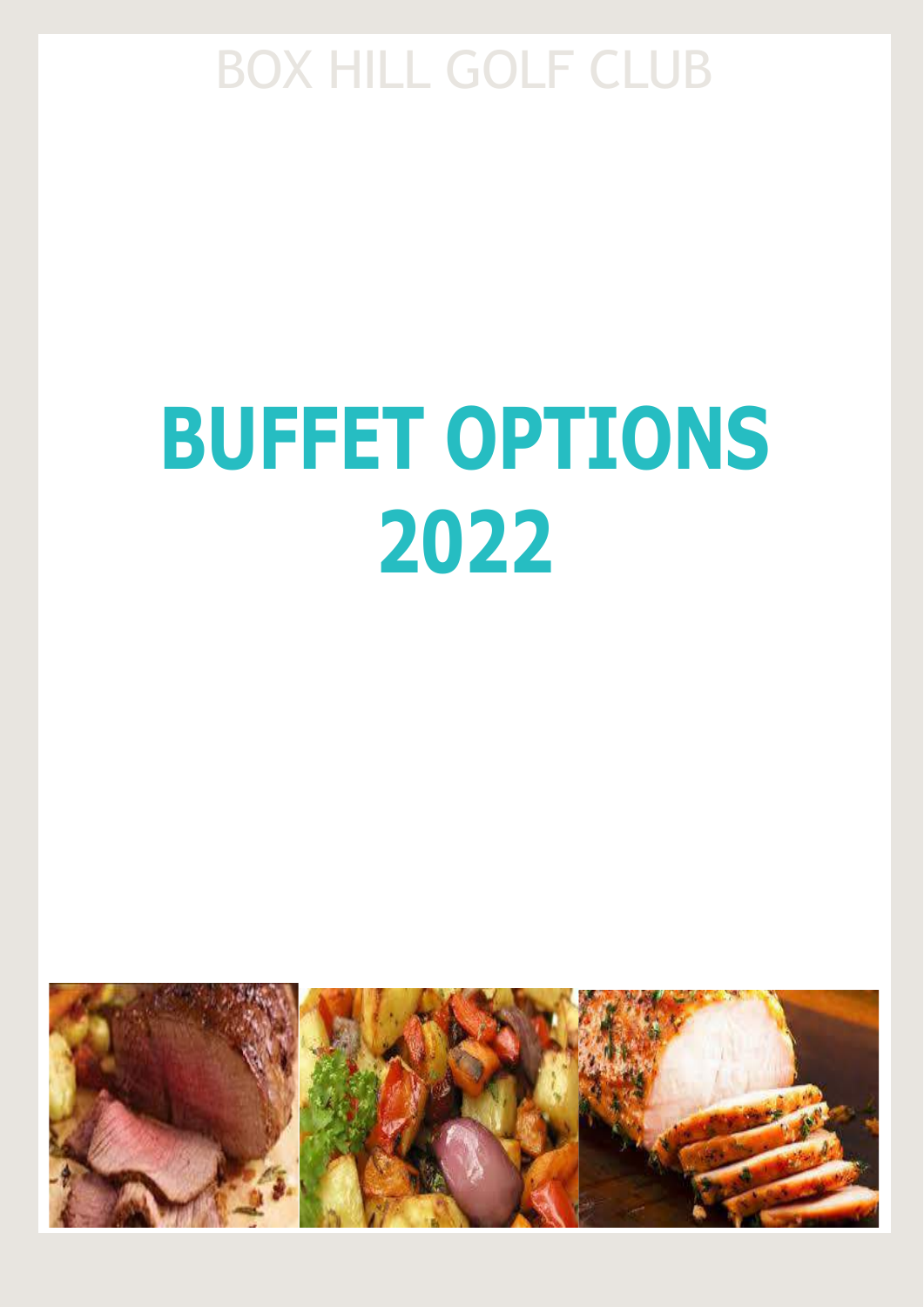# **BUFFET OPTIONS \$53PP**

# **CHOICEOF2**

Grass Fed Gippsland Sirloin of Beef served Medium with Horseradish Cream (GF)

Maple Glazed Boned Leg Ham served with Dijon Mustard (GF)

Leg of Lamb Infused with Preserved Lemon and Rosemary served with Mint Jelly (GF)

Murray Valley Free Range Loin of Pork served with Apple Smash and Pork Crackle (GF)

Rolled Turkey Breast with Cranberry Sauce (GF)

# **Buffet Served With**

Traditional Gourmet Garden Salad, Rosemary Infused Maldon Sea Salt Roasted Chat Potatoes, Pumpkin, Carrots and Steamed Green Beans

# **ADDITIONAL BUFFET OPTIONS \$5PP**

Thai Green Chicken Curry served with Steamed Rice (GF)

North Indian Sweet Potato, Eggplant and Chickpea Curry served with Steamed Rice (GF, V)

Beef Lasagne

Vegetable Lasagne (V)

### **DESSERTS - CHOICEOF 2 Alternate Service**

## *Chocolate Indulgence (GF)*

Rich Chocolate Cake with Chocolate Fudge, Chocolate Gravel and Forest Fruits Sorbet

### *Baked Lemon Lime Cheesecake (GF)*

 Zesty Lemon Cheesecake with Bursts of Fresh Lime and Coconut, served with Vanilla Ice Cream and Cinnamon Crumble

## *Raspberry New York Baked Cheesecake*

Served with Raspberry Swirl Ice Cream, Raspberry Coulis and White Chocolate

# *Citrus Tart (GF)*

Tangy Citrus Tart served with Fresh Cointreau Infused Cream

## *Caramel Sin Cake*

Delicate Chocolate Cake with a Decadent Caramel Filling, Topped with Caramel Ganache and Finished with Mascarpone and Caramel Popcorn

Maximum of 90 Guests – Catering Conditions apply for groups larger than 70 Prices Valid from 1<sup>st</sup> February 2022 - Prices subject to change.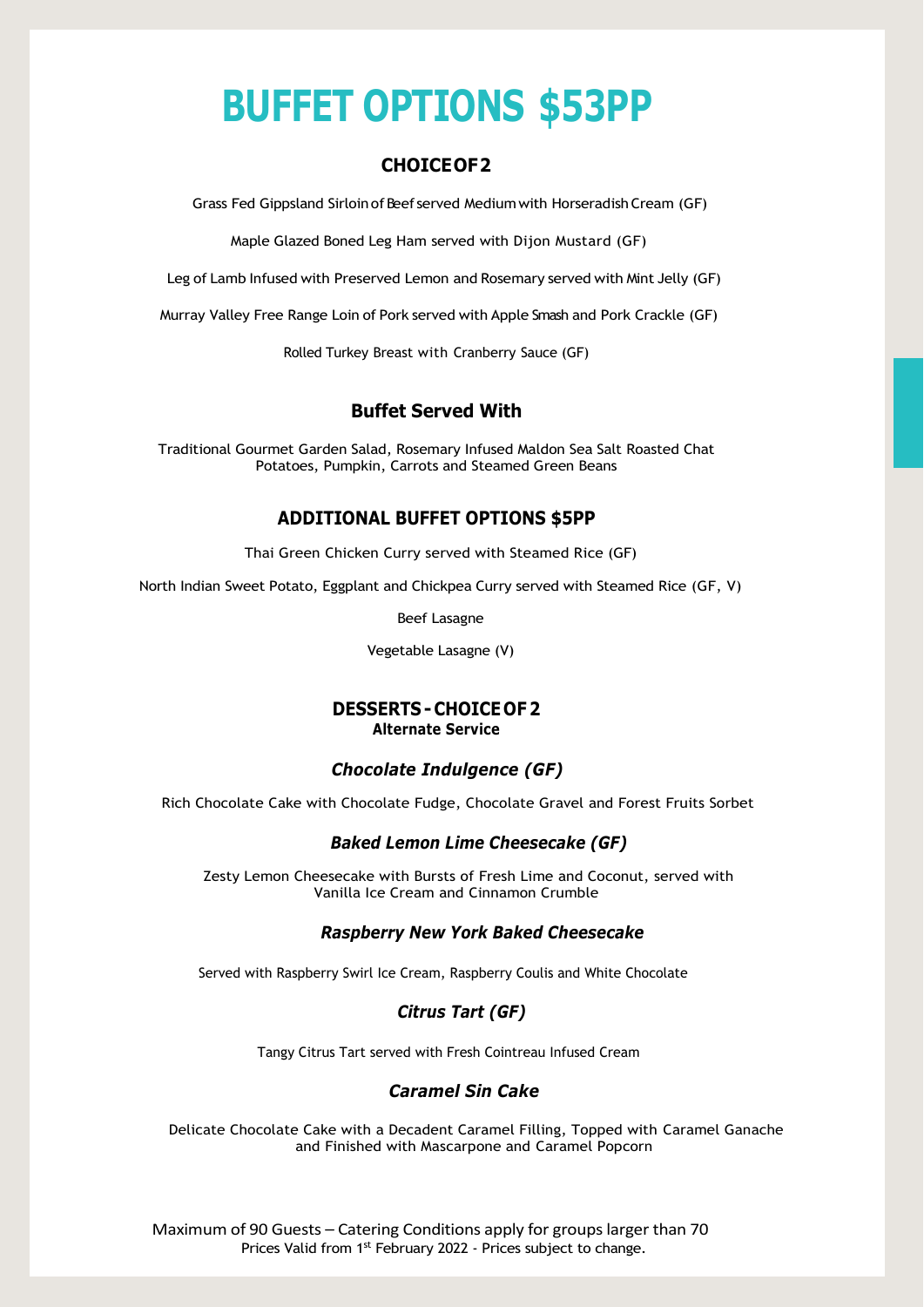# **PROBUS & ROTARY PACKAGE 2022**





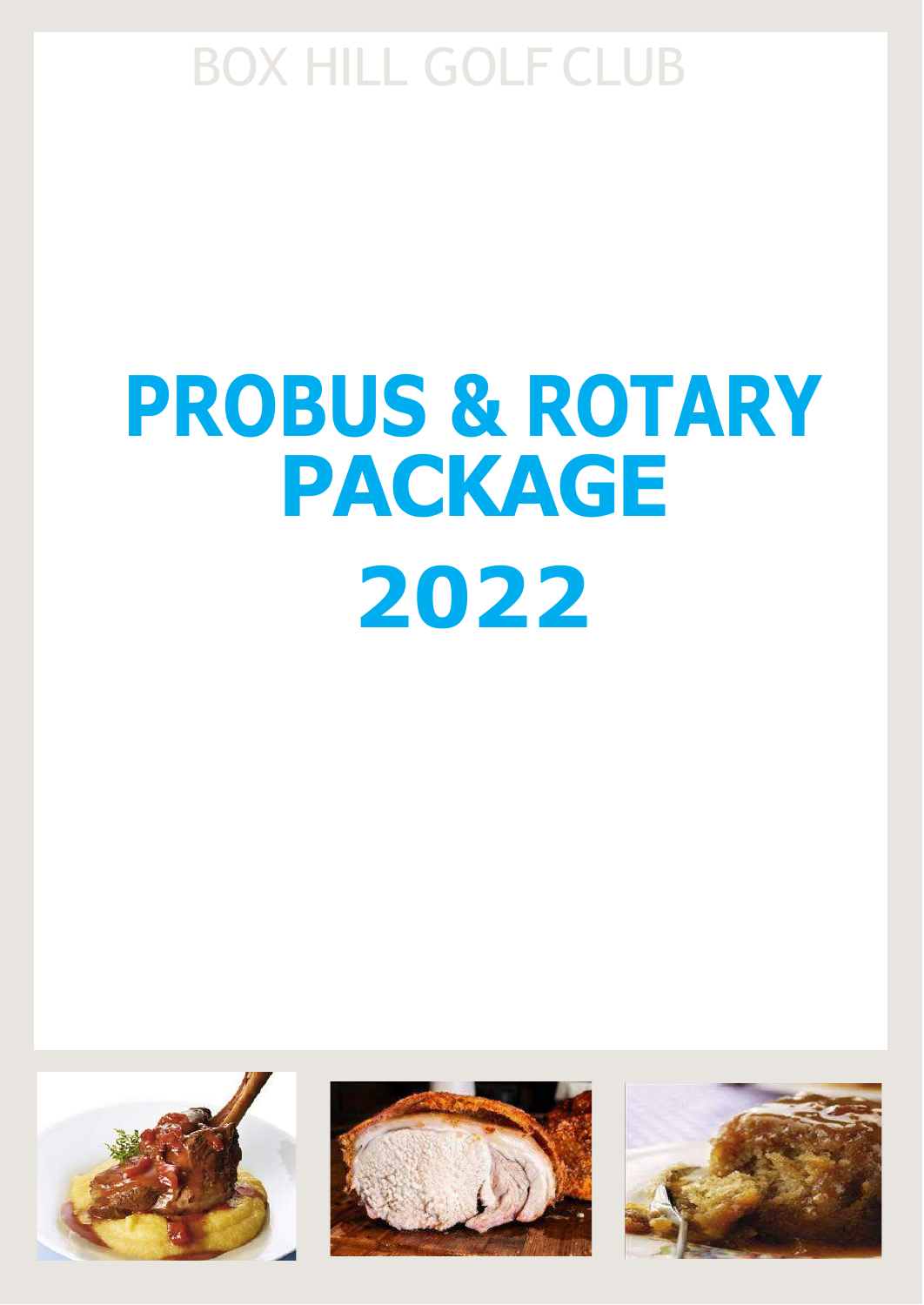# **PROBUS & ROTARY PACKAGE**

# **OPTION 1 - \$42.00 pp**

(Minimum of 30 Guests)

Two Course Meal with a choice of the following selections Please choose 2 Main Meals and 2 Desserts for alternate service. A vegetarian option is available and we can cater for any dietary requirements.

# **MAIN SELECTIONS**

*Beef Cheek (GF)* Braised beef cheek served with creamy garlic mashed potato and braising reductions

*Roasted Pork Loin (GF)* Served with roasted pumpkin, chat potatoes, green beans and homemade beetroot chutney

*Lamb and Mushroom Ragout (GF)* Braised Lamb Shoulder, in a Red Wine Sauce with Mushrooms and Rosemary upon Creamy Polenta

*Chicken and Leek Filo* Served with creamy mashed potato and seasonal vegetables

*Chicken Involtini (GF)* Rolled Chicken Breast filled with Aged Parmesan, Ricotta and Spinach served with Sweet Potato and a Rich Almond Romesco Sauce

*Herb and Sweet Paprika Crusted Barramundi (GF)* Australian Barramundi roasted with a herb and sweet paprika crust, served on parsnip and potato mash with steamed greens

*Fried Fish and Chips (GF)* Served with garden salad

*Traditional Christmas Roast (December or Christmas in July) (GF)*

# **DESSERT SELECTIONS**

*Chocolate Indulgence* chocolate brownie with chocolate fudge and oreo ice cream (GF)

*Pavlova* with cream, strawberry and passionfruit (GF)

*Lemon and Lime Baked Cheesecake* served with fresh cream (GF)

*Sticky Date Pudding Served with butterscotch sauce and vanilla ice cream (GF)*

*Pecan Pie* Served *with vanilla ice cream* 

*Raspberry and White Chocolate Cheesecake* 

*Christmas Pudding with Custard (December or Christmas in July)*

*Included in your package is complimentary Room Hire a Tea and Coffee Station with a Complimentary Jug of Soft Drink on each table. Complimentary use of PA, Data Projector and Projector Screens. Minimum number of people required to book the event is 30 guests*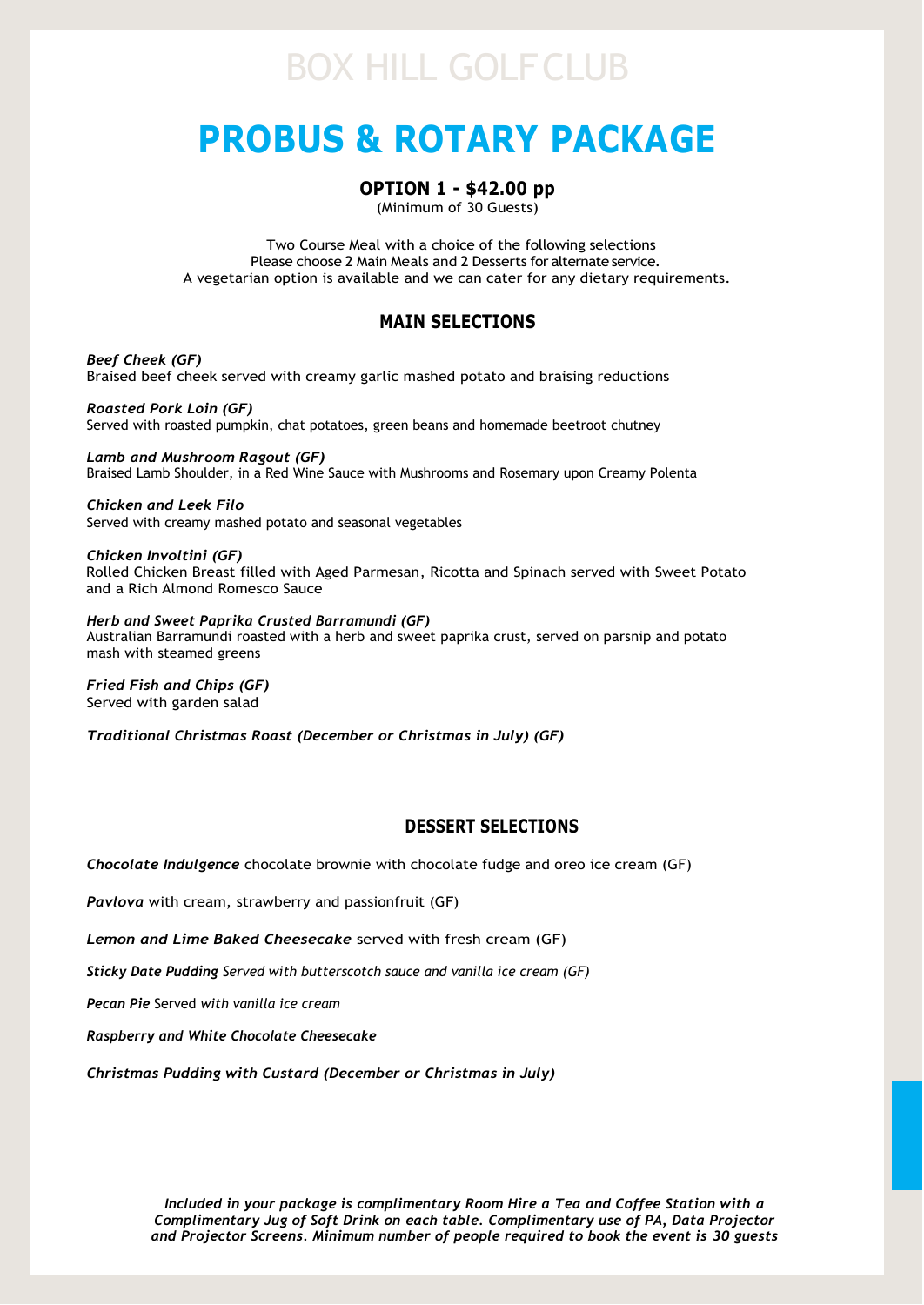# **PROBUS & ROTARY PACKAGE**

# **OPTION 2 - \$50.00 pp**

Three Course Meal with a choice of the following selections. Please choose 1 Entrée, 2 Main Meals and 2 Desserts for alternate service. A vegetarian option is available and we can cater for any dietary requirements.

# **ENTRÉE SELECTIONS**

Soup of the Day (Chefs Selection)

Antipasto Platter for Each Table

# **MAIN SELECTIONS**

*Beef Cheek (GF)* Braised beef cheek served with creamy garlic mashed potato and braising reductions

*Roasted Pork Loin (GF)* Served with roasted pumpkin, chat potatoes, green beans and homemade beetroot chutney

*Chicken and Asparagus Filo* Served with creamy mashed potato and seasonal vegetables

*Roasted Chicken Fillet (GF)* Stuffed with semi sundried tomato, spinach and fetta served on sweet potato puree and greens

*Herb and Sweet Paprika Crusted Barramundi (GF)* Australian Barramundi roasted with a herb and sweet paprika crust, served on parsnip and potato mash with steamed greens

*Fried Fish and Chips (GF)* Served with garden salad

*Traditional Christmas Roast (December or Christmas in July) (GF)*

# **DESSERT SELECTIONS**

*Chocolate Indulgence* chocolate brownie with chocolate fudge and oreo ice cream (GF)

*Pavlova* with cream, strawberry and passionfruit (GF)

*Lemon and Lime Baked Cheesecake* served with fresh cream (GF)

*Sticky Date Pudding Served with butterscotch sauce and vanilla ice cream (GF)*

*Pecan Pie* Served *with vanilla ice cream* 

*Raspberry and White Chocolate Cheesecake* 

*Christmas Pudding with Custard (December or Christmas in July)*

*Included in your package is complimentary Room Hire a Tea and Coffee Station with a Complimentary Jug of Soft Drink on each table. Complimentary use of PA, Data Projector and Projector Screens. Minimum number of people required to book the event is 30 guests.*

*Prices Valid from 1st February 2022 - Prices subject to change.*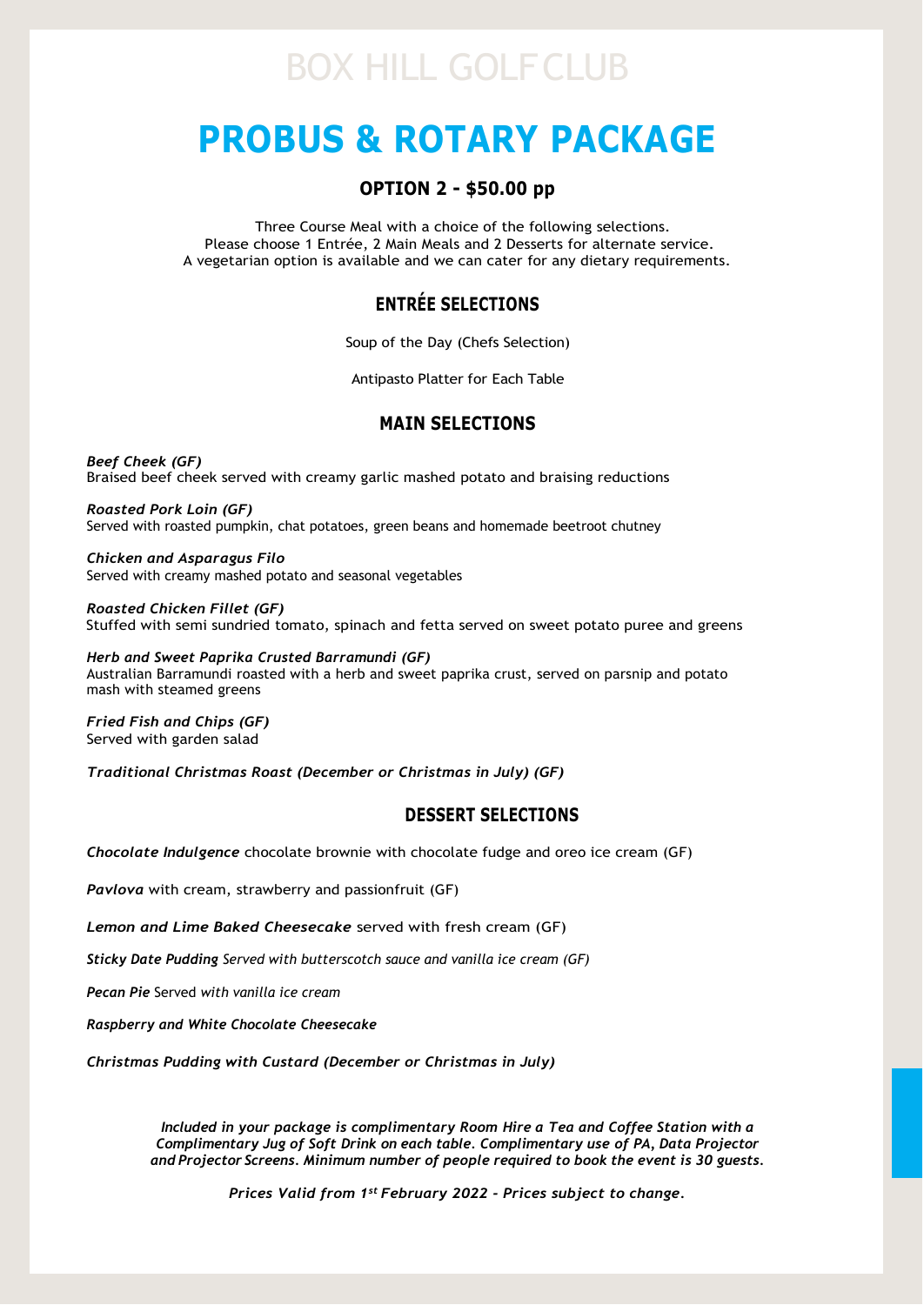

# Terms and Conditions

The following terms and conditions are designed to ensure your function runs smoothly. Should you have any queries regarding this contract, contact our Functions Manager.

## **1. ROOM HIRE CHARGES**

We base our Room Hire charges on the value of the catering ordered. Minimum spend on catering at \$1,500 incurs no Room Hire Fee.

Room Hire Fee applicable to catering spend under \$1,500

\$0 to \$500 – Room Hire Fee incurred is \$700 \$501 to \$800 - Room Hire Fee incurred is \$500 \$801 to \$1,100 - Room Hire Fee incurred is \$300 \$1,101 to \$1,500 – Room Hire Fee incurred is \$200

## **Additional Time in Function Rooms**

Bookings exceeding a 5 hours duration are to be approved by the Function Manager when placing your booking. Each additional hour - \$300.00 p/h

Room Hire Fee for bookings with no catering spend - \$1,500

Boardroom Hire Charges Up to 4 hours - \$150.00 Up to 8 hours - \$300.00 The Boardroom is suitable for up to 12 guests with catering available at an additional cost.

## **2. NUMBERS**

Monday, Wednesday, Friday, Saturday and Sunday Functions All function bookings on the above days are subject to a minimum catering charge of 30 Adults and may also incur a Room Hire Fee.

Tuesday and Thursday prior to 6pm Functions All function bookings on the above days are subject to a minimum catering charge of 60 Adults and may also incur a Room Hire Fee.

In the event that numbers fall below the minimum confirmed attendance no deductions will be given.

# **3. CONFIRMATION OF BOOKING**

A booking will be considered confirmed when the signed Booking Application Form is returned along with the Deposit. If this does not occur within 14 days of original tentative reservation, Management reserves the right to cancel the booking and allocate the date to another client.

A receipt of the Deposit will be forwarded upon request.

# **4. ROOM HIRE, SET UP AND DELIVERY**

Function Rooms are booked for a maximum 5 hour event duration, all evening functions must conclude no later than 12am. Bar Service will cease 30 minutes prior to the completion of all events. Where prior arrangement has been made with the Function Manager clients will be allocated set up and break down time for their function. All deliveries to the Box Hill Golf Club must be advised to the Functions Manager prior to delivery and must be delivered to the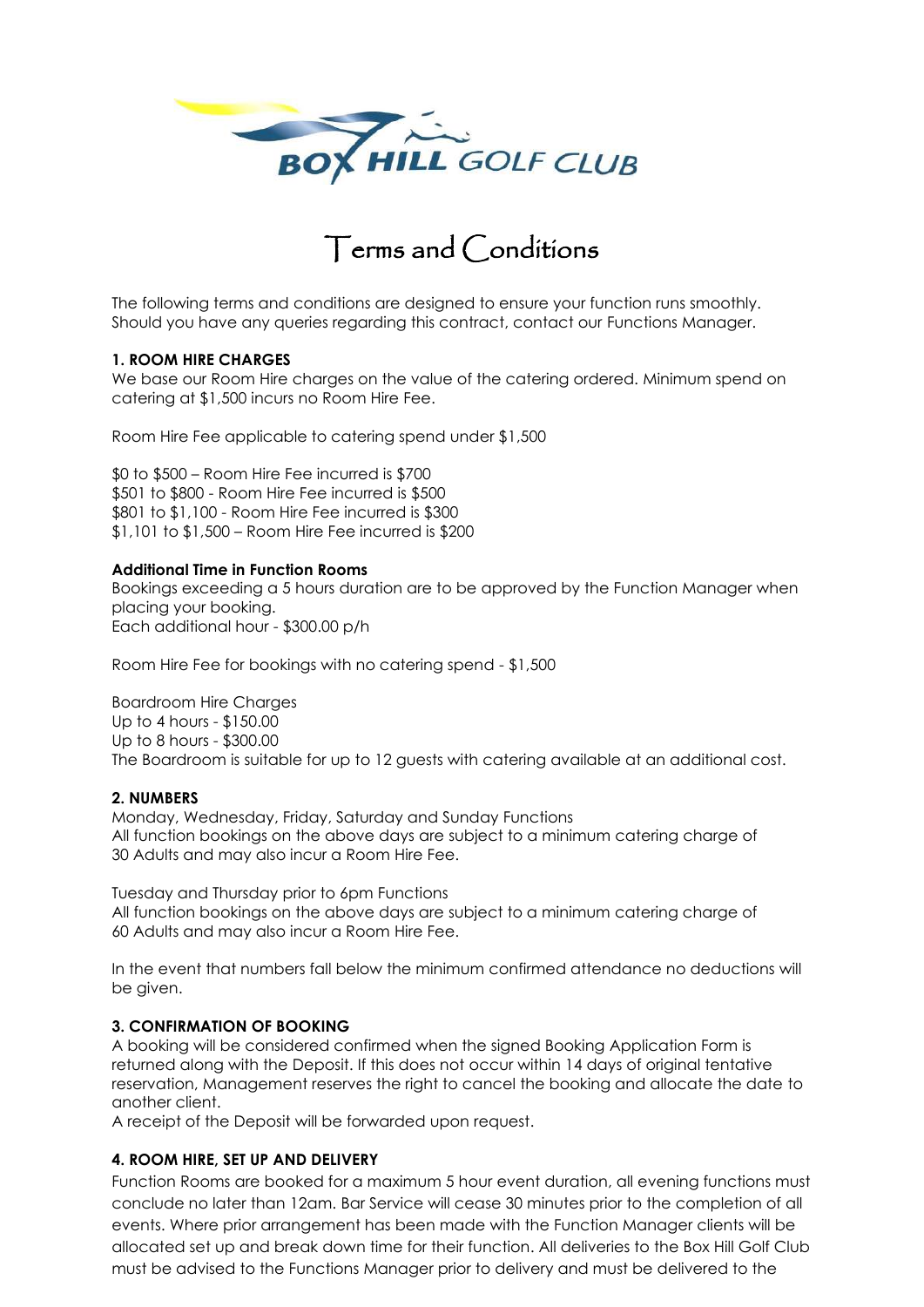venue booked and marked with the name and date of the function. All decorating will be done by the client within the guidelines of Box Hill Golf Club. Any items that have not been collected after the function will be disposed of within fourteen (14) days.

## **5. ROOM ALLOCATION**

The Box Hill Golf Club reserves the right to assign another room for the organized function in the event the room originally designated for such function is not available or inappropriate in the opinion of the Club.

## **6. FUNCTION DETAILS**

Details of all arrangements including menu, beverage requirements and timing must be advised to the Functions Manager no later than 14 days (2 weeks) prior to the event.

## **7. ENTERTAINMENT**

We are happy to assist in the arrangement of DJ's Bands and entertainers to suit your requirements, please note however that you **must receive prior approval from the Function Manager before organizing entertainment**. **Entertainment may be refused in the event that this has not been approved by the Function Manager upon placing your booking.** Entertainment is restricted to the hired Function Room and is not permitted outside of this area, in the event that this is not adhered to Management reserves the right to stop the entertainment. The musician's award stipulates that members must receive a meal, the cost of which is charged to the hirer.

## **8. FINAL ATTENDANCE**

The final number of guests attending the function is required 10 days prior to the event, for catering and billing purposes. Should a final number not be received, the attendance indicated on the Booking Application Form or the actual number in attendance, whichever is higher, will be applied for billing purposes.

In the event that numbers fall below the confirmed attendance no deductions will be given.

## **9. PRICES**

All prices are current at the time of quotation and are subject to revision, prior to signing the Booking Application Form. Rates and prices are inclusive of GST, unless otherwise indicated.

## **10. CANCELLATION**

## **COVID-19**

**In the event that COVID-19 regulations prohibit your function from proceeding in the manner as initially booked postponement to a suitable date within 6 months of original booking will be offered. Postponement of your function must be organized no less than 14 days prior to the booked date of your function.**

**In the event that the Victorian Government passes a COVID-19 Mandate that will prohibit your function from proceeding on the booked date your function will be postponed to a suitable date within 12 months of the original booking.**

In the event of a function cancelling, the following terms are applicable:

- i. Cancellation within 90 days of booked date will receive a refund of 75% of their deposit.
- ii. Cancellation within 60 days of booked date will receive a refund of 50% of their deposit.
- iii. Cancellation within 30 days but more than 14 days of booked date will forfeit their deposit.
- **iv. Cancellation within 14 days of booked date will forfeit their deposit and incur a charge of 50% catering costs based on Booking Application attendance figures.**

## **Please sign your acknowledgement of the above conditions:**

Name: \_\_\_\_\_\_\_\_\_\_\_\_\_\_\_\_\_\_\_\_\_\_\_\_ Signature: \_\_\_\_\_\_\_\_\_\_\_\_\_\_\_\_\_\_\_\_\_\_\_\_ Date: \_\_\_\_\_\_\_\_\_\_\_\_\_\_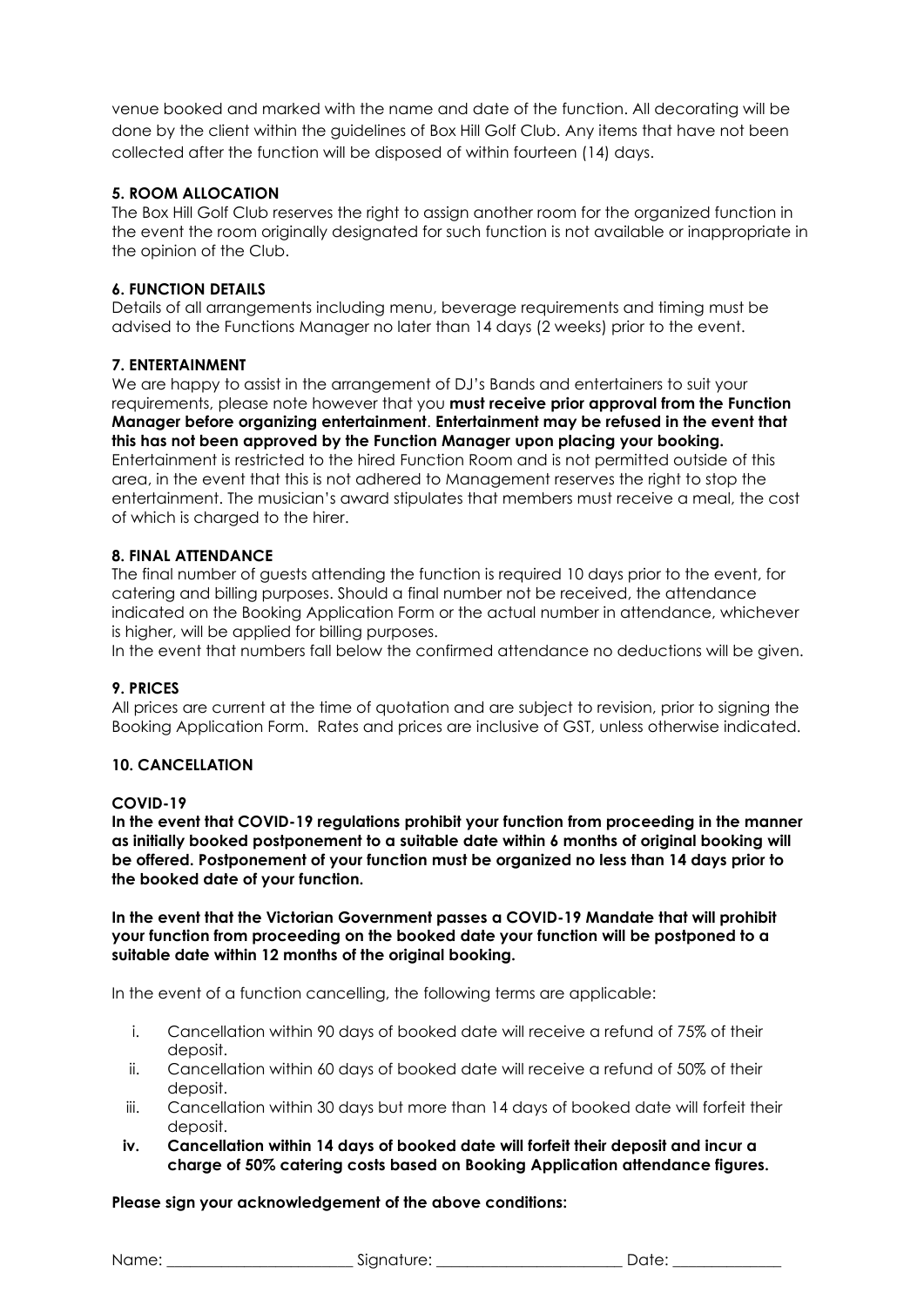# **11. PAYMENTS:**

- i. Guarantee of Payment: The contract signatory is personally liable to pay all monies in full to the Box Hill Golf Club pursuant to this agreement. Where the invoice has been requested to be addressed to another person, company or entity, personal liability for full payment remains the responsibility of the contract signatory.
- ii. Deposit: The Deposit must be paid within 14 days of the tentative booking. Deposit payment date may vary when presented with late booking.
- iii. Pre-Payment: The Box Hill Golf Club will provide the client with a catering invoice when final numbers are confirmed 10 days prior to the function, payment can be made via credit card (Master card or Visa), cheque, BPay or direct credit to The Box Hill Golf Club's account.
- iv. Invoice Payment: Where discussed prior with the Function Manager functions can be paid on invoice within 7 days of the function.

# **12. SECURITY**

Box Hill Golf Club reserves the right to cancel or close down any function that they believe will affect the smooth running of the business, security or reputation of the club. Box Hill Golf Club also reserves the right to refuse service and request individuals to leave the premises at any time. In the event of a disruptive and or violent incident the function will immediately be closed down, this decision is at the sole discretion of Box Hill Golf Club. Security will also be booked and payable by you if deemed appropriate by the Functions Manager

## **13. LAWS AND REGULATIONS**

At no time will the client commit any act or permit its employees, agents or invitees to commit any act that is illegal or offensive or is in breach of any statutes, by laws, orders, regulations or other provisions having the force of the law including but not limited to the Box Hill Golf Club's Liquor Licence and Fire Regulations.

## **14. PROPERTY DAMAGE**

The Box Hill Golf Club does not accept responsibility for damage to, or loss of any client's property left in the Club prior to, during or after a function. Organizers are financially responsible for any damage sustained to the Club's fittings, property or equipment by clients, guests or outside contractors prior to, during or after a function.

# **15. REGULATIONS**

It is understood that the client will conduct their function in an orderly manner and in full compliance with The Box Hill Golf Club rules and dress regulations which include:

- i. CLUBHOUSE. Neat attire required at all times. No beachwear or tracksuits. Clean joggers, boat shoes and leather sandals are permitted as is neat and clean denim. No Singlets Male Partons
- ii. Smoking is NOT permitted inside the clubhouse.

## **16. CONSUMPTION**

No food or beverages may be brought onto the premises with the exception of celebratory cakes and lolly buffets, with prior approval from the Function Manager.

# **17. SIGNAGE**

Nothing is to be nailed, screwed or stapled to any wall, door or other surface or part of the building. Approved BlueTac or 3M Hooks only. Signage in public areas is to be kept to a minimum and must be approved by the Functions Manager. The client must obtain written permission from the Functions Manager before using either the name or trademark of The Box Hill Golf Club, in any manner.

## **18. SPECIAL EFFECTS**

Smoke Machines, Special Balloon Effects and/or Pyrotechnics cannot be operated without prior authority from the Functions Manager, due to the effect on the smoke detectors. The Functions Manager must be informed of the proposed use of the above equipment in writing fourteen (14) days prior. Should the Fire Brigade respond to an alarm in a function room, which has been set off by the unauthorized use of Smoke Machines, Special Balloon Effects and/or Pyrotechnics, the client will be liable for any charges incurred to The Box Hill Golf Club.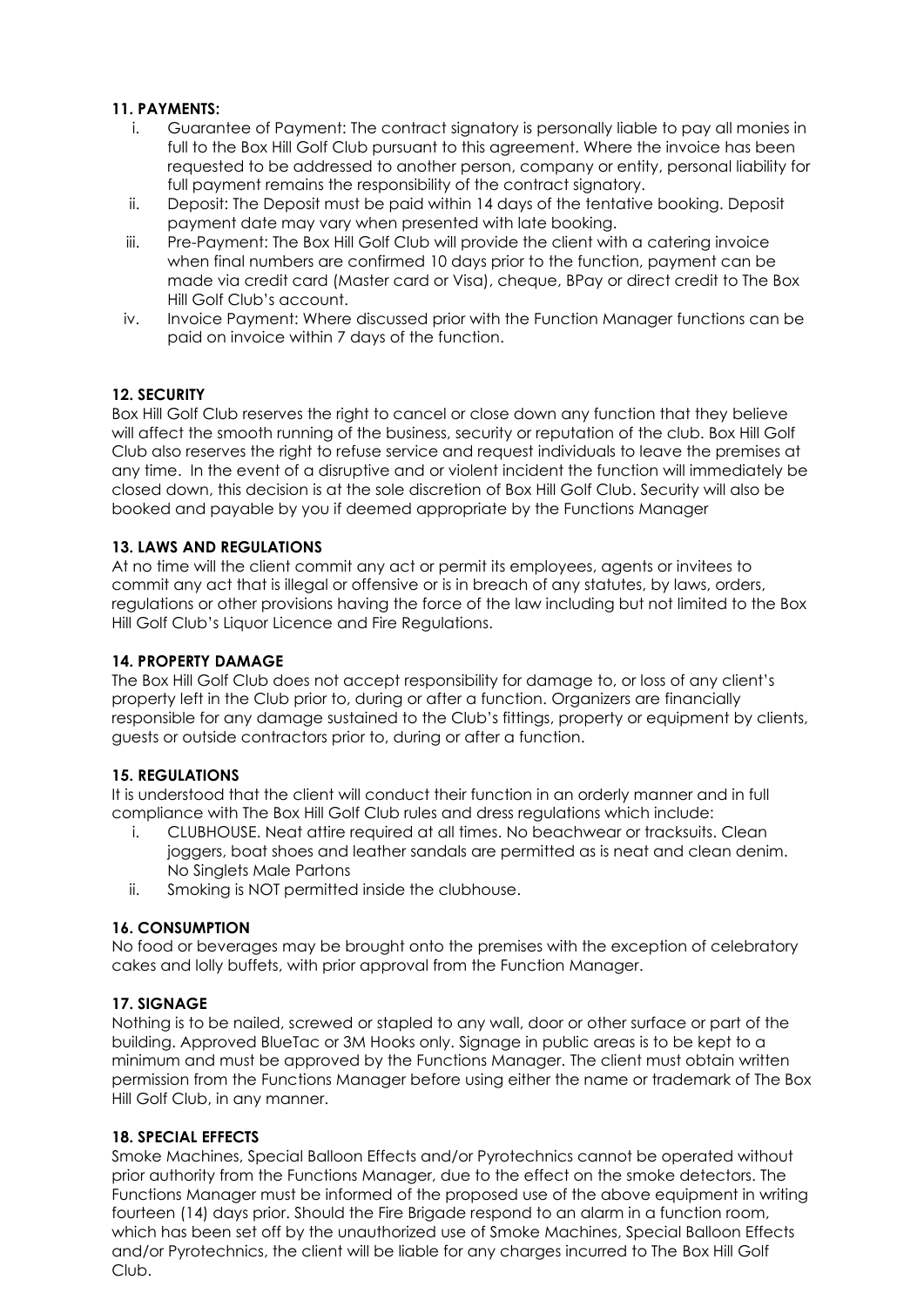# Booking Application Form

### **Day and Date of Proposed Function: \_\_\_\_\_\_\_\_\_\_\_\_\_\_\_\_\_\_\_\_\_\_\_\_\_\_\_\_\_\_**

Monday, Wednesday, Friday, Saturday and Sunday functions minimum catering charge of 30 guests and may incur Room Hire Fee

Tuesday and Thursday functions prior to 6pm minimum catering charge of 60 guests and may incur Room Hire Fee

### Guest Arrival Time: **We are all assumed Transformation Completion Time: Guest Arrival Time:**

Please note that Room Hire is for a duration of 5 hours unless authorized by the Function Manager, with all evening functions completed no later than 12:00am. Bar Service will cease 30 minutes prior to the completion of all events. Function host will receive 1 hour prior to guest arrival time to set up and decorate, this is not included in the 5 hour function duration time.

## **Anticipated Numbers:**

Adults: Children (under 12 years only)

Final number of guests attending and all dietary requirements are required 10 days prior to your function

**Dance Floor Required: \_\_\_\_\_\_\_\_\_\_\_\_\_\_\_**

**Entertainment Type: \_\_\_\_\_\_\_\_\_\_\_\_\_\_\_\_\_\_\_\_\_\_\_\_\_\_\_\_\_\_\_\_\_\_\_\_\_\_\_\_\_\_\_\_\_\_\_\_\_\_\_\_\_\_\_\_\_\_**

*\*Entertainment is subject to Function Managers approval and must be advised when* 

## *placing in your booking or may be refused.*

Deposit payment of \$500 accompanies this form, payments can be made via Credit Card, Direct Deposit BPay or with Cheques being made payable to Box Hill Golf Club. Bookings are considered tentative until receipt of the required Deposit and completed Terms and Conditions is received by the Club.

I acknowledge having received a copy of the terms and conditions pertaining to the booking of events at Box Hill Golf Club. I further comply with all aspects of these conditions on acceptance of this application.

| How did you hear about functions at Box Hill Golf Club? |                                |  |  |  |  |  |  |  |  |
|---------------------------------------------------------|--------------------------------|--|--|--|--|--|--|--|--|
| Facebook                                                | Internet Email Referral Other: |  |  |  |  |  |  |  |  |